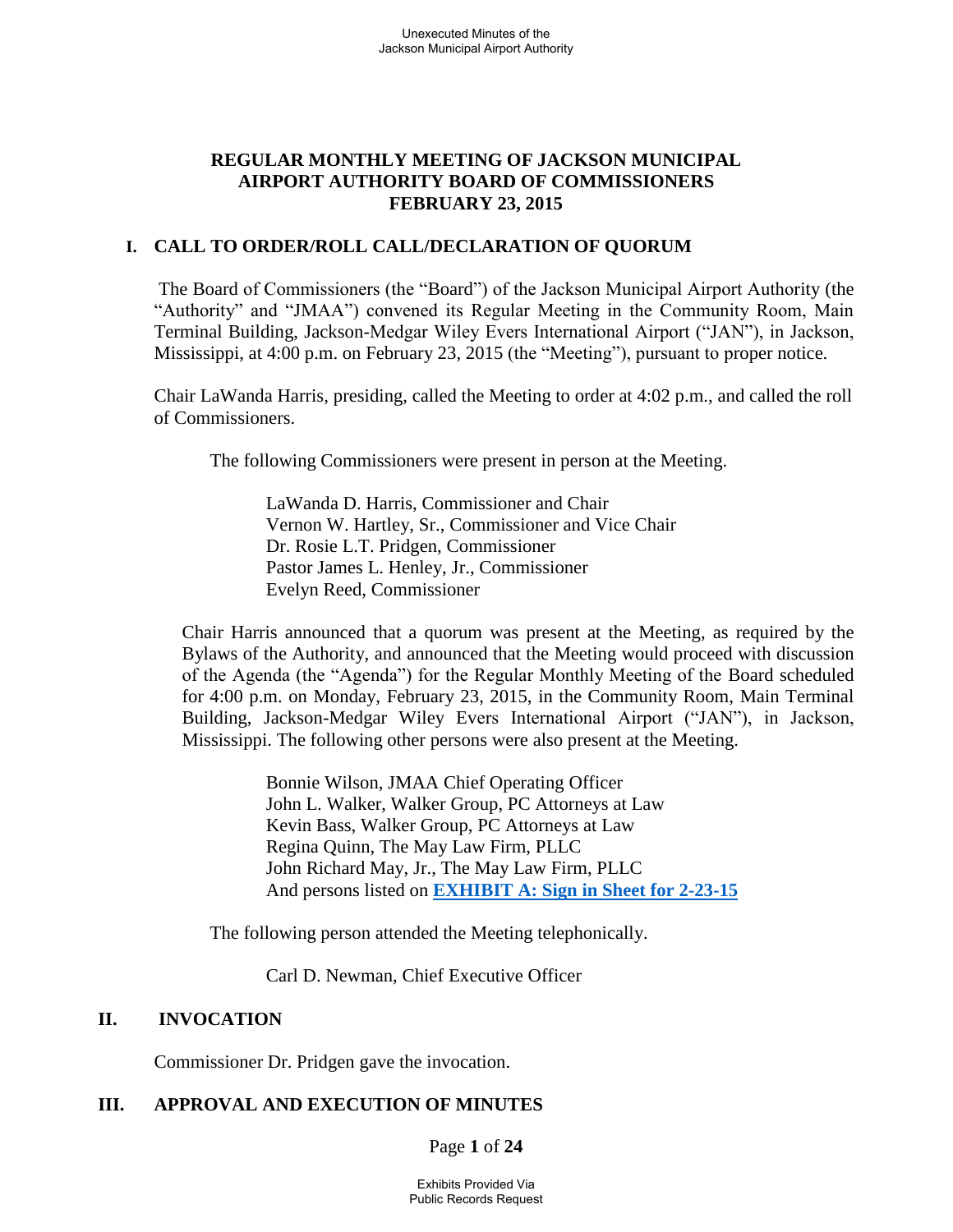A. Regular Work Session of the Board of Commissioners, January 22, 2015

B. Regular Meeting of the Board of Commissioners, January 26, 2015

# **RESOLUTION CY-2015-21**

# **APPROVAL AND EXECUTION OF JANUARY MINUTES**

After discussion and review and upon the motion made by Vice Chair Hartley, seconded by Commissioner Reed, the Minutes of the Regular Work Session January 22, 2015 and the Regular Meeting, January 26, 2015 were approved by the affirmative votes of all Commissioners present, and the following resolution was made and entered.

**RESOLVED**, that the Board hereby approves the Minutes of the Regular Work Session, January 22, 2015 and the Regular Meeting of the Board of Commissioners, January 26, 2015 as presented and directs that said minutes be filed in the appropriate minute book and records of the Authority.

Yeas: Hartley, Henley, Pridgen, Harris, Reed Nays: None Abstentions: None

February 23, 2015

# **IV. PUBLIC COMMENTS**

None.

# **V. REPORTS**

# **A. Chair Harris**

Chair Harris had no reports

# **B. Chief Executive Officer**

Ms. Bonnie Wilson, COO, presented and Mr. Carl D. Newman, CEO, attended telephonically as the weather caused the cancellation of his return flight to Jackson.

Ms. Wilson addressed comments to the Board as she went through Agenda items and made references to supporting documentation in the **Packet for 2-23-2015 ("Meeting Packet").**  The Meeting Packet is attached as an **[Exhibit](Packet.pdf)** to the February 23, 2015 Regular Monthly Meeting Minutes.

# *1. Airport Project Manager Summary, Period Ending*

Page **2** of **24** Exhibits Provided Via Public Records Request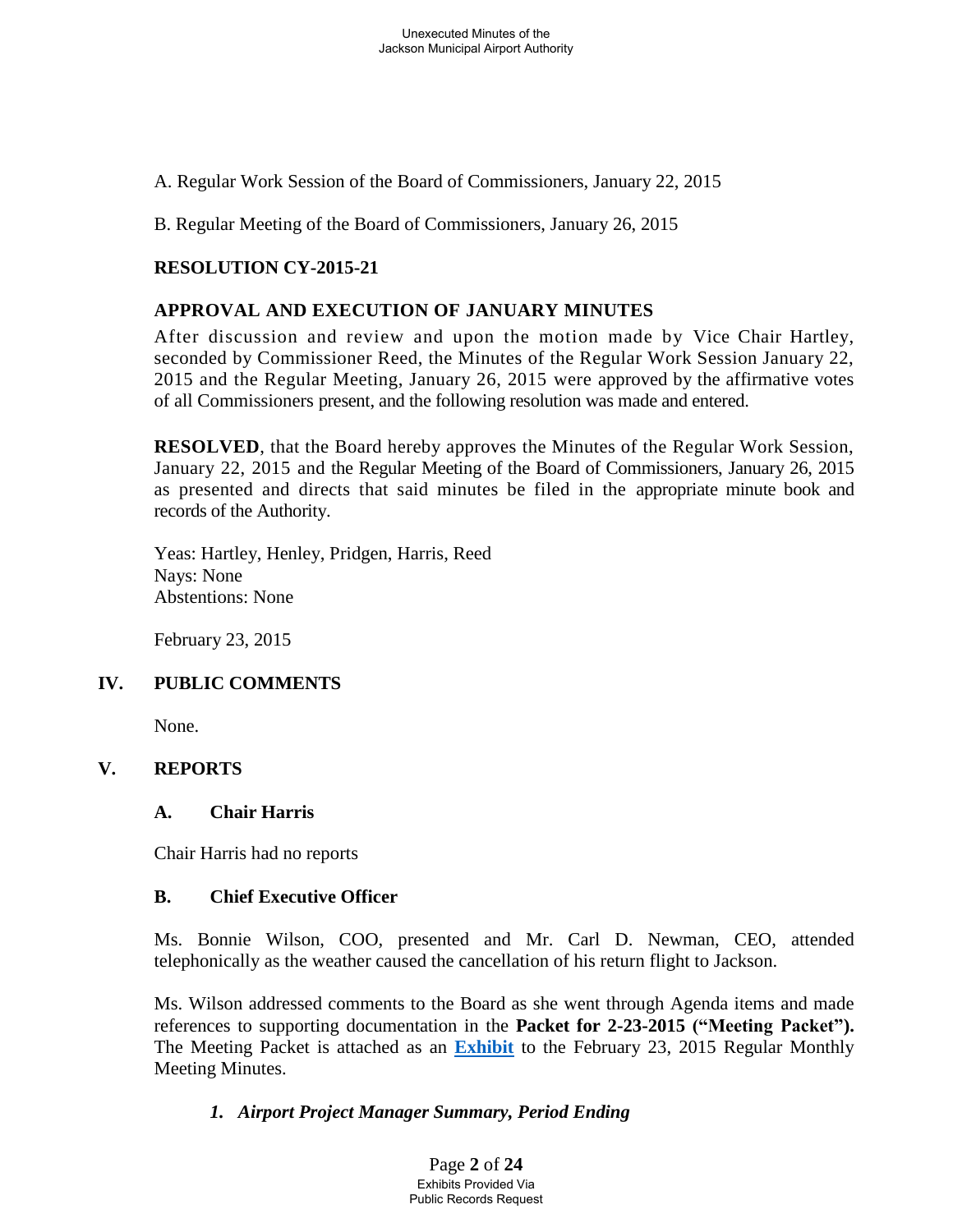| 2. Airport Activity Statistics Report, Period Ending |  |
|------------------------------------------------------|--|
|                                                      |  |

*3. Employee and Organizational Recognitions............................................ Page 28*

Ms. Wilson and the Board congratulated Corporal Le-Sheena Lewis, Patrol Officer in JMAA's Department of Public Safety, for her selection as JMAA Employee of the Month for February, 2015, and presented the award to her. The Board then took a photograph with Corporal Lewis.

# **C. Attorney**

Attorney Walker reported that he is still waiting to hear from Dr. James Renick, Provost, Jackson State University ("JSU") as to JSU's Academic Deans meeting with the Board during the March 19, 2015 Work Session. Mr. Walker added he will address several other matters later on the Agenda during Executive Session.

# **VI. ACTION ITEMS**

 $\overline{a}$ 

### **A. Financial Matters**

# **1.** *Financial Reports for January 2015*

- a. Balance Sheet: Accept.................................................................... Page 29
- b. Income Statement: Accept.............................................................. Page 30

Chair Harris directed the Board's attention to the Balance Sheet, Income Statement and the Claims Docket for January, 2015 included in the Packet.

Vice Chair Hartley congratulated Mr. Gary Cohen, CFO, on his retirement and wished him the best with his future endeavors as the Board of Commissioners, along with audience members applauded Mr. Cohen.

# **RESOLUTION CY-2015-22**

# **RESOLUTION ACCEPTING/APPROVING JANUARY INCOME STATEMENT**

Upon motion by Vice Chair Hartley, seconded by Commissioner Dr. Pridgen, the following **RESOLUTION** was made and approved by majority vote  $(4-1-0)$ .

<sup>1</sup>  *"Page #" refers to the page number in the meeting Packet.*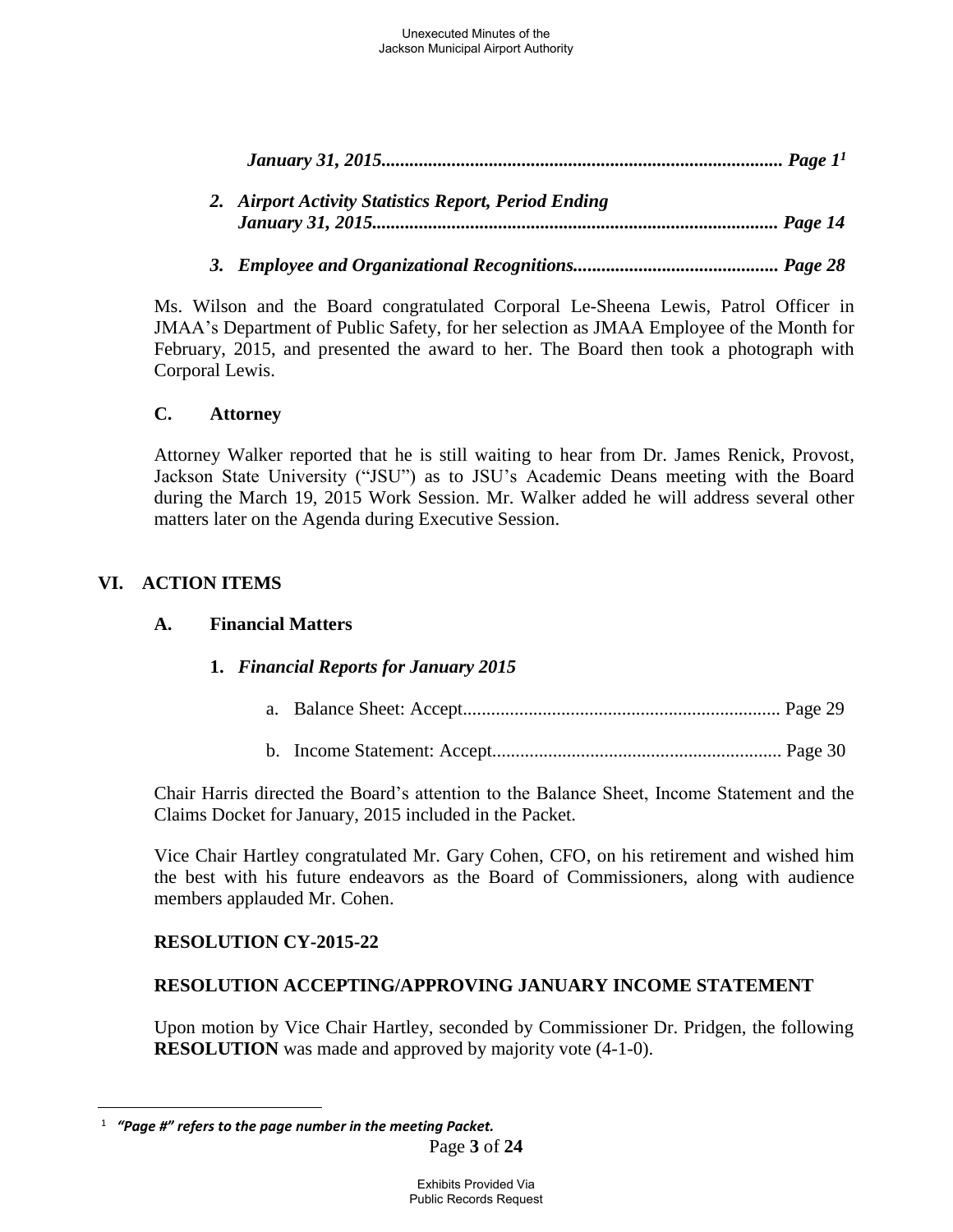**WHEREAS,** the Board of Commissioners (the "Board") of the Jackson Municipal Airport Authority (the "Authority") has reviewed and considered the Authority's Income Statement for the month and period ending January 31, 2015, which was included in the Packet, pages 30-32, and was distributed to the Board prior to the February 23, 2015 Regular Meeting of the Board.

**IT IS THEREFORE, RESOLVED** that the Board hereby accepts and approves the Income Statement for January, 2015.

Yeas: Hartley, Pridgen, Harris, Reed Nays: Henley Abstentions: None

February 23, 2015

### **RESOLUTION CY-2015-23**

### **RESOLUTION ACCEPTING/APPROVING JANUARY BALANCE SHEET**

Upon motion by Vice Chair Hartley, seconded by Commissioner Dr. Pridgen, the following **RESOLUTION** was made and unanimously approved.

**WHEREAS,** the Board of Commissioners (the "Board") of the Jackson Municipal Airport Authority (the "Authority") has reviewed and considered the Authority's Balance Sheet for the month and period ending January 31, 2015, which was included in the Packet, page 29, and was distributed to the Board prior to the February 23, 2015 Regular Meeting of the Board.

**IT IS THEREFORE, RESOLVED** that the Board hereby accepts and approves the Balance Sheet for January, 2015.

Yeas: Hartley, Pridgen, Harris, Reed, Henley Nays: None Abstentions: None

February 23, 2015

c. Claims Docket for January, 2015: Approve……………..... Page 33

Chair Harris announced that the Claims Docket would be visited later on the agenda.

#### **B. Service Agreements**

 *1. Software Licenses and Support Agreements, JMAA: Authorize Renewals……………………………………………………………….Page 39*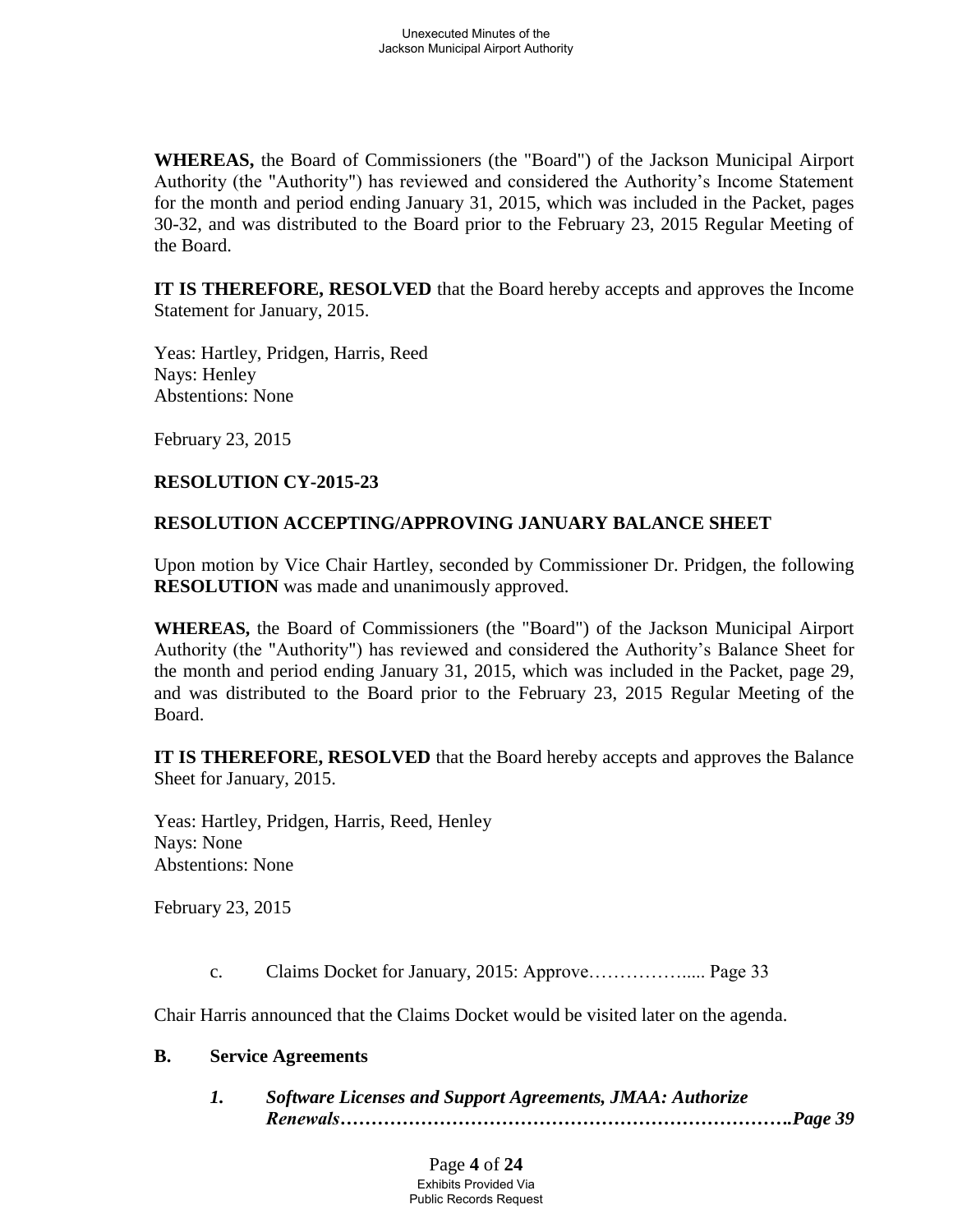#### **RESOLUTION CY-2015-24**

### **RESOLUTION AS TO RENEWING CERTAIN SOFTWARE LICENSING AND SUPPORT AGREEMENTS FOR SOFTWARE PACKAGES EXPIRING IN 2015**

Upon motion by Commissioner Dr. Pridgen, seconded by Commissioner Pastor Henley, the following **RESOLUTION** was made and unanimously approved.

**WHEREAS**, the Board has considered the request of JMAA's staff for authority to renew certain software license and support agreements for software packages currently registered to the Jackson Municipal Airport Authority (JMAA) that will expire in Calendar Year 2015. The Board finds that such request, which is more fully explained in a memorandum dated February 3, 2015, at pages 39-43 of the Meeting Packet, ought to be granted.

**IT IS THEREFORE, RESOLVED** that JMAA's staff is authorized to renew certain software license and support agreements for software packages currently registered to the Jackson Municipal Airport Authority (JMAA) that will expire in Calendar Year 2015. The Board finds that such request is more fully explained in a memorandum dated February 3, 2015, at pages 39-43 of the Meeting Packet.

 Yeas: Hartley, Pridgen, Harris, Reed, Henley Nays: None Abstentions: None

February 23, 2015

 *2. TimeStare Migration, JMAA: Approve Agreement (Insperity Business Services, LP)………...…………………………………………………Page 42*

#### **RESOLUTION CY-2015-25**

### **RESOLUTION AS TO SERVICE AGREEMENT FOR SOFTWARE SUPPORT SERVICES WITH INSPERITY BUSINESS SERVICES, LP D/B/A INSPERITY TIME AND ATTENDANCE**

Upon motion by Vice Chair Hartley, seconded by Commissioner Pastor Henley, the following **RESOLUTION** was made and unanimously approved.

**WHEREAS,** the Board has considered the request of JMAA's staff for authority to execute an agreement with Insperity Business Services, LP d/b/a Insperity Time and Attendance ("Insperity") (formerly known as Galaxy Technologies), to provide professional software support services necessary to migrate the Time Star payroll and attendance software currently used by the Jackson Municipal Airport Authority (JMAA) to a new SQL server for a fixed fee of \$800.00. The Board finds that such request, which is more fully explained in a

#### Page **5** of **24**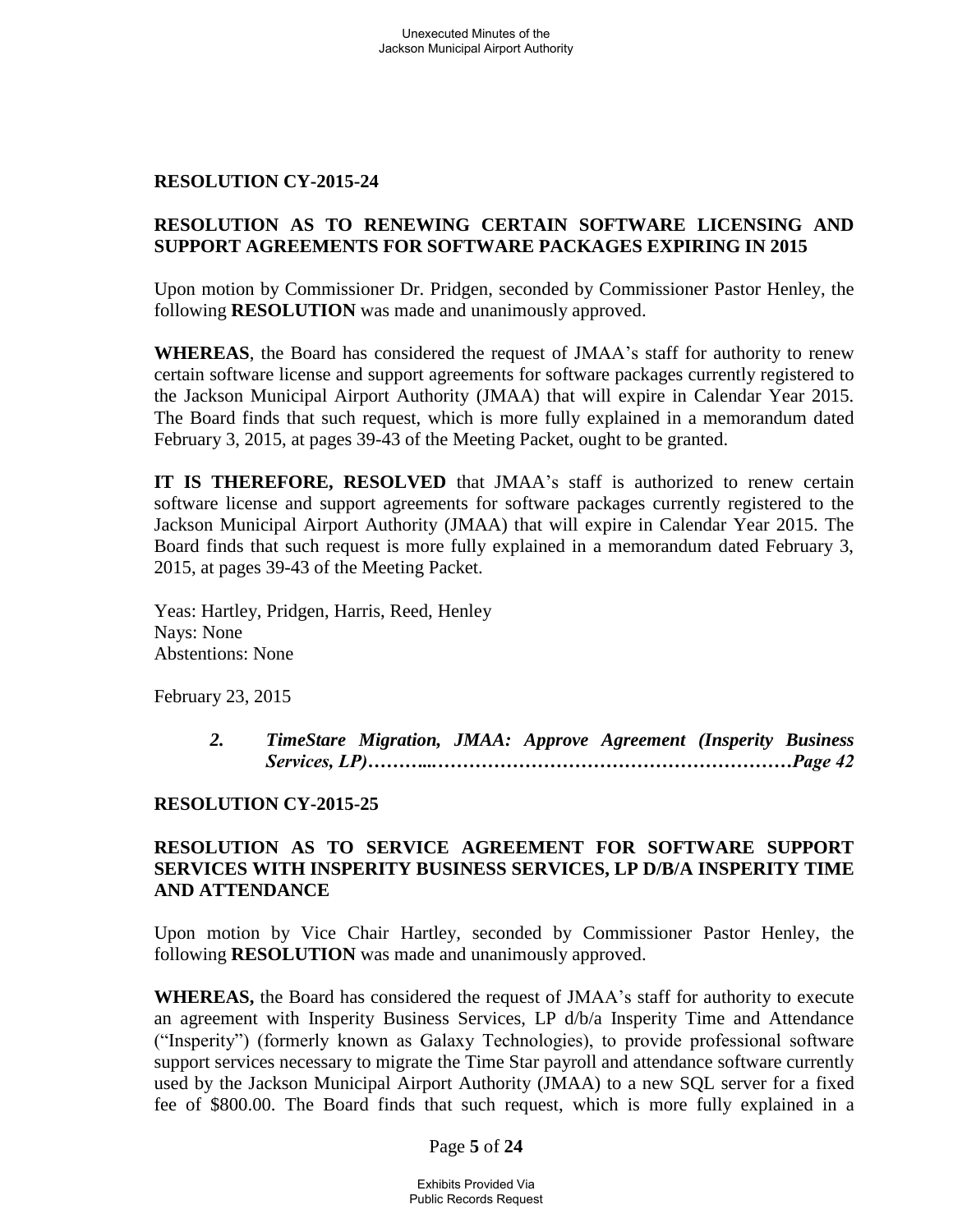memorandum dated February 3, 2015, at pages 42-43 of the Meeting Packet, ought to be granted.

**IT IS THEREFORE, RESOLVED** that JMAA's Staff is authorized to execute an agreement with Insperity Business Services, LP d/b/a Insperity Time and Attendance ("Insperity") (formerly known as Galaxy Technologies), to provide professional software support services necessary to migrate the Time Star payroll and attendance software currently used by the Jackson Municipal Airport Authority (JMAA) to a new SQL server for a fixed fee of \$800.00. The Board finds that such request is more fully explained in a memorandum dated February 3, 2015, at pages 42-43 of the Meeting Packet.

Yeas: Hartley, Pridgen, Harris, Reed, Henley Nays: None Abstentions: None

February 23, 2015

### *3. Drug and Alcohol Consortium Agreement, JMAA: Authorize Request for Proposals………………………………………………………………Page 44*

Ms. Wilson commented that the Expert and Legal Services components, included in the Work Session Board Memo were removed, as requested, from the current Board Memo.

Vice-Chair Hartley asked if the removal of these services affected the contract price in any manner.

Ms. Wilson responded that there was no reduction in costs as the Expert and Legal Services were to be provided on an as needed basis.

Commissioner Reed asked if the Expert and Legal Services components were needed.

Ms. Wilson responded that JMAA never used those services in the past.

Mr. Newman added that if JMAA finds it necessary to engage Expert and Legal Services JMAA will seek them elsewhere. Further, because the services were never used in the past there is little risk in eliminating them.

# **RESOLUTION CY-2015-26**

# **RESOLUTION AS TO CONTRACT AGREEMENT FOR DRUG AND/OR ALCOHOL TESTING SERVICES WITH MEA, INC. ("MEA") OF RIDGELAND, MS.**

Upon motion by Commissioner Reed, seconded by Commissioner Dr. Pridgen, the following **RESOLUTION** was made and unanimously approved.

> Page **6** of **24** Exhibits Provided Via Public Records Request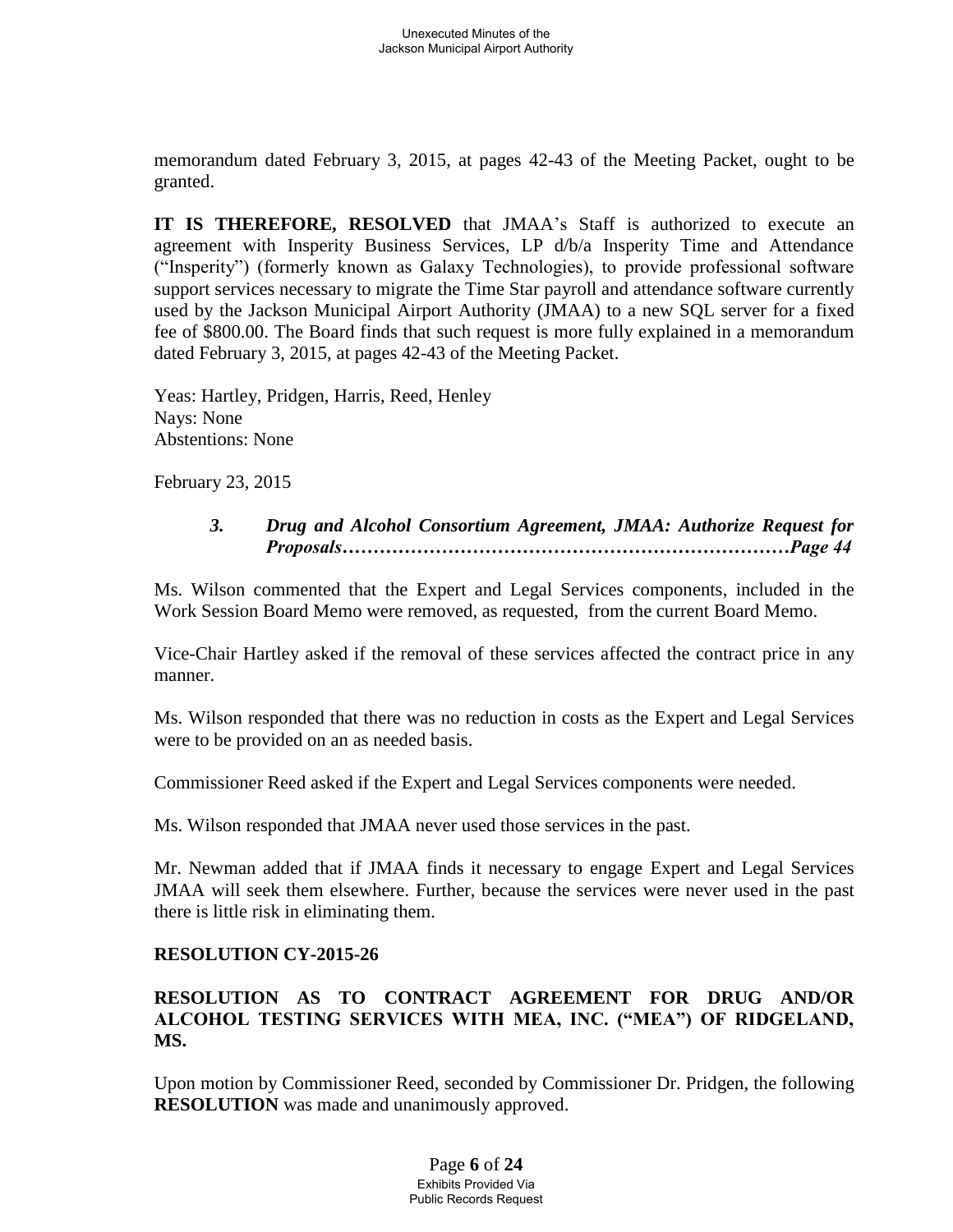**WHEREAS**, the Board has considered the request of JMAA's staff for authority to execute a contract with MEA, Inc. ("MEA"), of Ridgeland, Mississippi to provide drug and/or alcohol testing services, on an "as needed basis" effective March 1, 2015 until September 30, 2015. The Board finds that such request, which is more fully explained in a memorandum dated February 2, 2015, along with a proposed fee schedule, at pages 44-46 of the Meeting Packet, ought to be granted.

**IT IS THEREFORE, RESOLVED** that JMAA's Staff is authorized to execute a contract with MEA, Inc. ("MEA"), of Ridgeland, Mississippi to provide drug and/or alcohol testing services, on an as needed basis effective March 1, 2015 until September 30, 2015. The Board finds that such request is more fully explained in a memorandum dated February 2, 2015 along with a proposed fee schedule, at pages 44-46 of the Meeting Packet.

Yeas: Hartley, Pridgen, Harris, Reed, Henley Nays: None Abstentions: None

February 23, 2015

*4. Executive Search for Chief Financial Officer, JMAA: Authorize Request for Proposals…………………………………………………………..Page 47*

# **RESOLUTION CY-2015-27 (AS AMENDED BY RESOLUTION CY-2015-31)**

# **RESOLUTION AS TO SOLICITING PROPOSALS FOR EXECUTIVE RECRUITMENT OF CHIEF FINANCIAL OFFICER.**

Upon motion by Vice Chair Hartley, seconded by Commissioner Reed, the following **RESOLUTION** was made and unanimously approved.

**WHEREAS**, the Board has considered the request of JMAA's staff for (a) authority to solicit proposals from executive recruitment firms to provide services as to the recruitment of a Chief Financial Officer ("CFO") for the Jackson Municipal Airport Authority (JMAA); (b) approval of the proposed budget; and (c) authority to screen proposal documents submitted by executive recruitment firms to identify the firm with which it recommends that JMAA contract. The Board finds that such requests, which are more fully explained in a memorandum dated February 3, 2015, at pages 47-49 of the Meeting Packet, ought to be granted.

**IT IS THEREFORE, RESOLVED** that (a) JMAA's staff is authorized to solicit proposals from executive recruitment firms to provide services as to the recruitment of a Chief Financial Officer ("CFO") for the Jackson Municipal Airport Authority (JMAA); (b) the proposed budget is approved; and (c) JMAA's staff is authorized to screen proposal documents submitted by executive recruitment firms to identify the firm with which it recommends that JMAA contract. The Board finds that such requests are more fully

Page **7** of **24**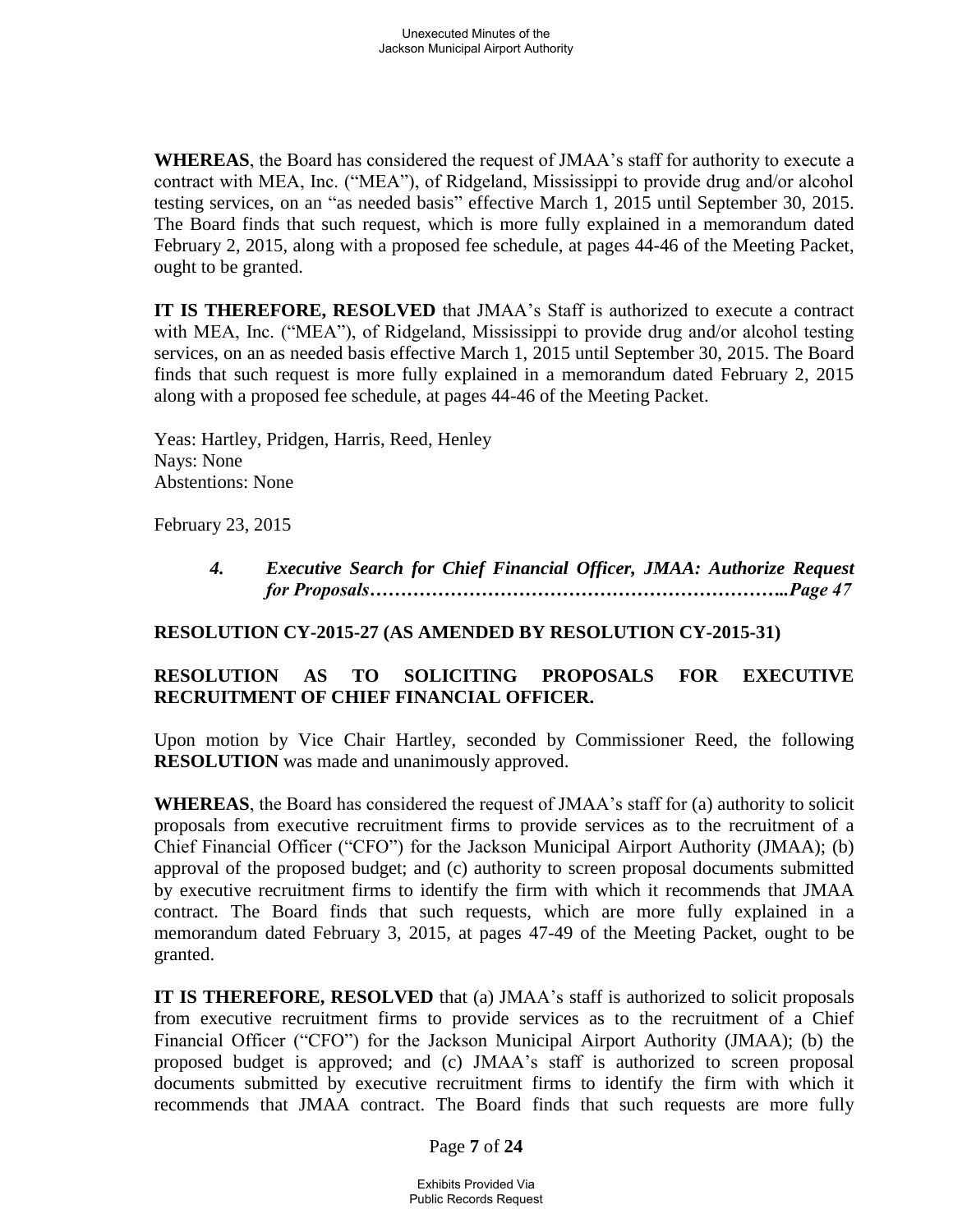explained in a memorandum dated February 3, 2015, at pages 47-49 of the Meeting Packet.

Yeas: Hartley, Pridgen, Harris, Reed, Henley Nays: None Abstentions: None

February 23, 2015

*5. Strategic Planning Consultant, JMAA: Authorize Request for Proposals………………………………………………………………Page 50*

# **RESOLUTION CY-2015-28**

# **RESOLUTION AS TO SOLICITING PROPOSALS FOR STRATEGIC PLANNING CONSULTANTS.**

Upon motion by Commissioner Dr. Pridgen, seconded by Commissioner Reed, the following **RESOLUTION** was made and unanimously approved.

**WHEREAS,** the Board has considered the request of JMAA's staff for (i) authority to solicit proposals from strategic planning consultants with experience in the field of aviation management to assist in the development of a strategic planning and management system decision-making framework for the Jackson Municipal Airport Authority (JMAA); and (ii) approved of the proposed budget. The Board finds that such requests, which are more fully explained in a memorandum dated February 3, 2015, at pages 50-51 of the Meeting Packet, ought to be granted.

**IT IS THEREFORE, RESOLVED** that (i) JMAA's Staff is authorized to solicit proposals from strategic planning consultants with experience in the field of aviation management to assist in the development of a strategic planning and management system decision-making framework for the Jackson Municipal Airport Authority (JMAA); and (ii) the proposed project budget is granted. The Board finds that such requests are more fully explained in a memorandum dated February 3, 2015, at pages 50-51 of the Meeting Packet.

Yeas: Hartley, Pridgen, Harris, Reed, Henley Nays: None Abstentions: None

February 23, 2015

# *6. Concessions Consultant, JAN: Authorize Request for Proposals…...Page 52*

Vice Chair Hartley asked if the Requests for Proposals will be available via JMAA's website.

Ms. Wilson responded that the Requests for Proposals will be posted on JMAA's website and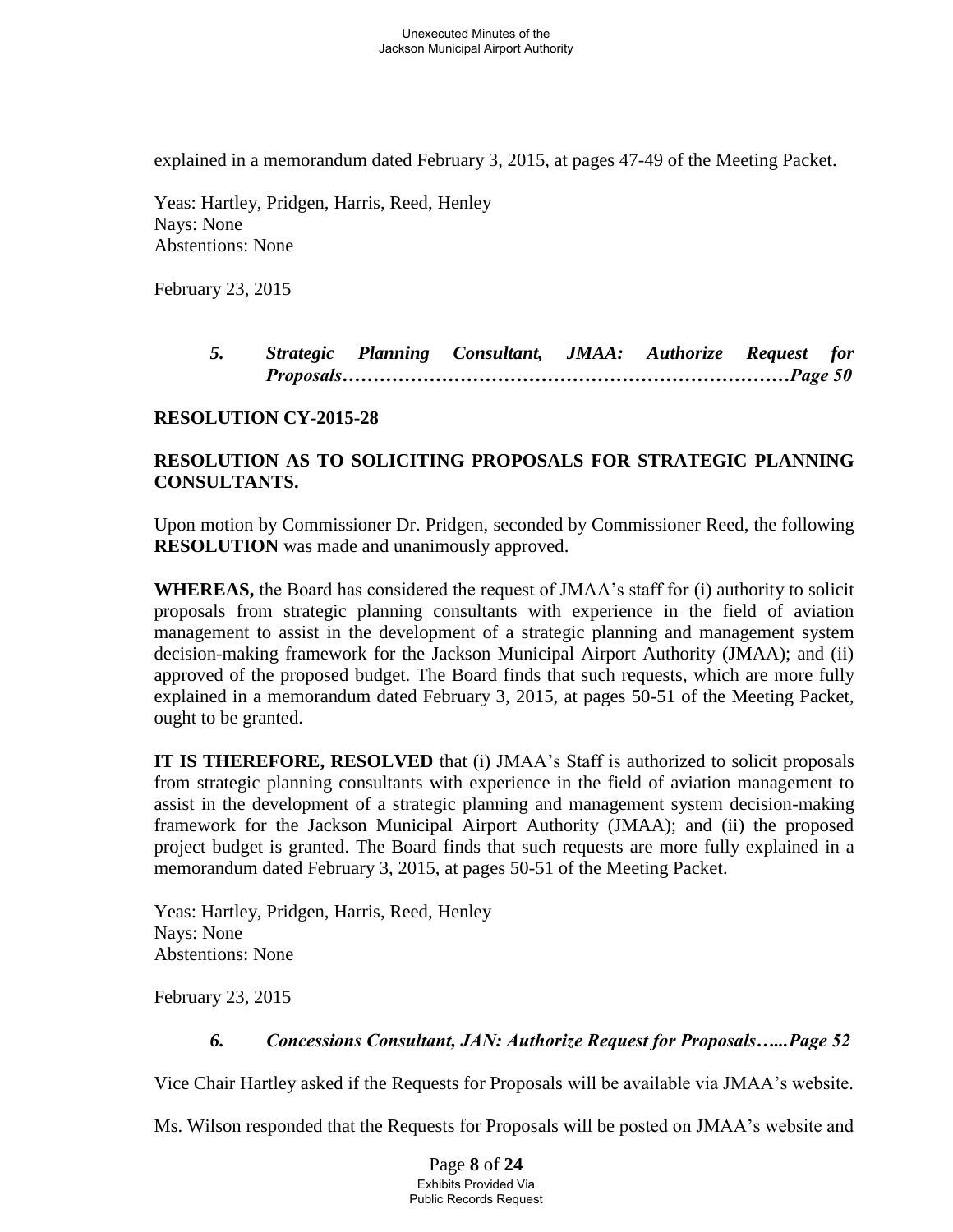others after approval from the Board.

Vice Chair Hartley requested that a link to the advertisement for the Requests for Proposals be provided to the Board.

#### **RESOLUTION CY-2015-29**

# **RESOLUTION AS TO SOLICITING PROPOSALS FOR CONCESSIONS CONSULTANT.**

Upon motion by Commissioner Pastor Henley, seconded by Commissioner Reed, the following **RESOLUTION** was made and unanimously approved.

**WHEREAS,** the Board has considered the request of JMAA's staff for authority to solicit proposals for a concessions consultant to provide an assessment of the food and beverage and news and gift concessions opportunities at the Jackson-Medgar Wiley Evers International Airport (JAN). The Board finds that such request, which is more fully explained in a memorandum dated February 6, 2015, at pages 52-54 of the Meeting Packet, ought to be granted.

**IT IS THEREFORE, RESOLVED** that JMAA's Staff is authorized to solicit proposals for a concessions consultant to provide an assessment of the food and beverage and news and gift concessions opportunities at the Jackson-Medgar Wiley Evers International Airport (JAN). The Board finds that such request is more fully explained in a memorandum dated February 6, 2015, at pages 52-54 of the Meeting Packet.

Yeas: Hartley, Pridgen, Harris, Reed, Henley Nays: None Abstentions: None

February 23, 2015

*7. Board of Commissioners' Retreat, JMAA: Authorize Agreement (Fairview Inn of Jackson, LLC).……………………………………………….Page 55*

#### **RESOLUTION CY-2015-30**

# **RESOLUTION AS TO CONTRACT AGREEMENT FOR BOARD OF COMMISSIONERS' FACILITATED RETREAT WITH FARVIEW INN OF JACKSON, LLC.**

Upon motion by Commissioner Dr. Pridgen, seconded by Commissioner Reed, the following **RESOLUTION** was made and unanimously approved.

**WHEREAS,** the Board has considered the request of JMAA's staff for authority to execute

Page **9** of **24**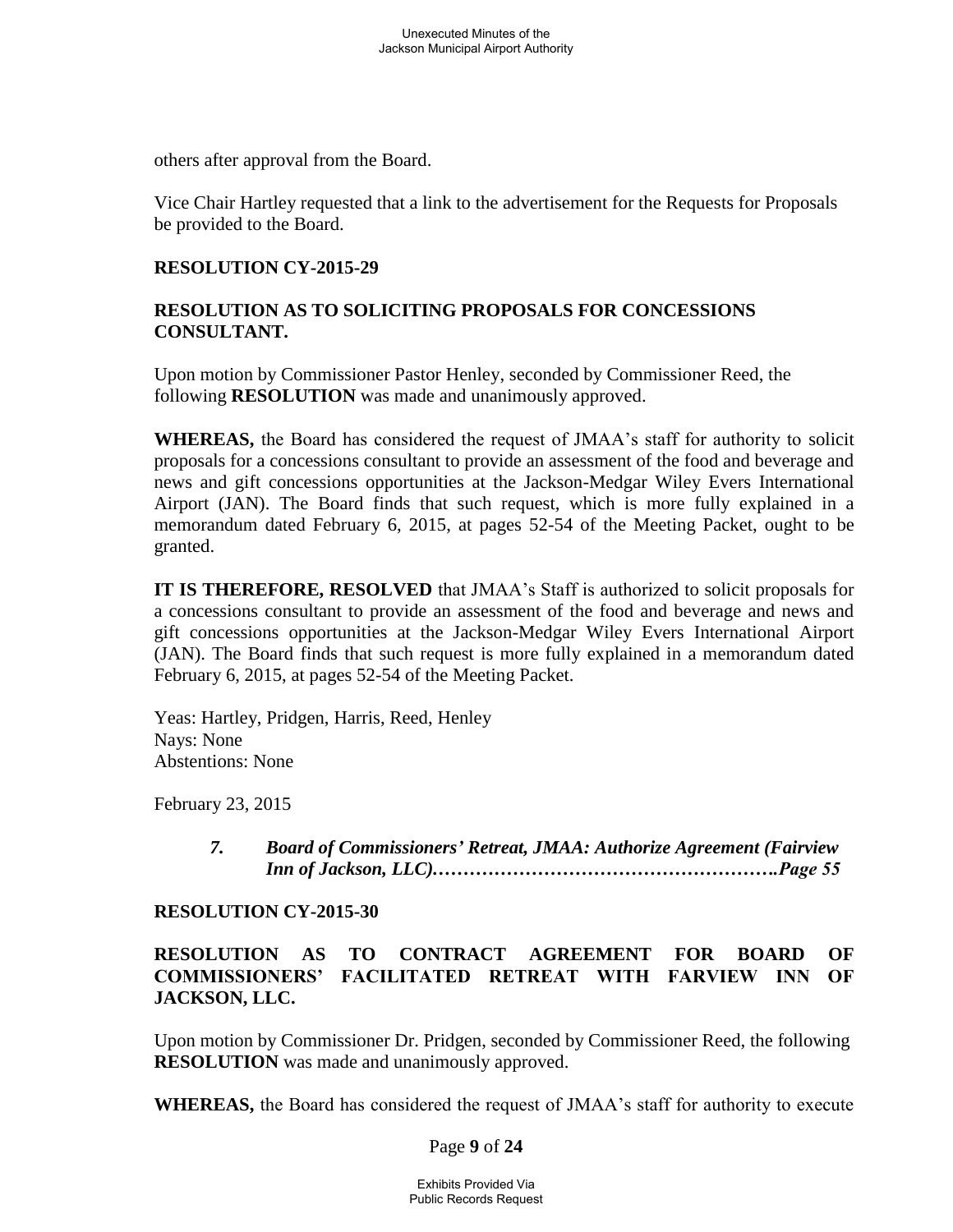an agreement with Fairview Inn of Jackson, LLC ("Fairview") for guest rooms, meeting room rentals, audio visual equipment rental, and meal services regarding the Board of Commissioners' Facilitated Retreat ("the Retreat") scheduled for March 16-17, 2015. The proposed contract amount shall not exceed \$5,650.00. The Board finds that such request, which is more fully explained in a memorandum dated February 3, 2015, at pages 55-56 of the Meeting Packet, ought to be granted.

**IT IS THEREFORE, RESOLVED** that JMAA's Staff is authorized to execute an agreement with Fairview Inn of Jackson, LLC ("Fairview"), of Jackson, Mississippi for guest rooms, meeting room rentals, audio visual equipment rental, and meal services regarding the Board of Commissioners' Facilitated Retreat ("the Retreat") scheduled for March 16-17, 2015. The proposed contract amount shall not exceed \$5,650.00. The Board finds that such request is more fully explained in a memorandum dated February 3, 2015, at pages 55-56 of the Meeting Packet.

 Yeas: Hartley, Pridgen, Harris, Reed, Henley Nays: None Abstentions: None

February 23, 2015

Commissioner Pridgen directed the Board's attention to Memorandum No. HR/ADMIN 2015-15 at page 47 of the February 23, 2015 Meeting Packet and asked if the Motion voted on previously included items (b) approval of the proposed project budget and (c) authority to screen proposal documents submitted by executive recruitment firms to identify the firm with which it recommends that JMAA contract.

Commissioner Hartley suggested amending his previous motion Resolving CY-2015-27 authorizing JMAA Staff to solicit proposals from executive recruitment firms as to the recruitment of a Chief Financial Officer to include items (b) and (c) of the actions requested.

# *8. Amending Resolution CY-2015-27, JMAA; Authorize Resolution Amendment*

# **RESOLUTION CY-2015-31**

# **RESOLUTION AS TO AMENDING RESOLUTION CY-2015-27**

Upon motion by Vice Chair Hartley, seconded by Commissioner Pastor Henley, the following **RESOLUTION** was made and unanimously approved.

**WHEREAS,** the Board has considered amending Resolution CY-2015-27 to include action requests; (b) approval of the proposed project budget and (c) authority to screen proposal documents submitted by the executive recruitment firms to identify the firm with which it recommends that JMAA contract.

> Page **10** of **24** Exhibits Provided Via Public Records Request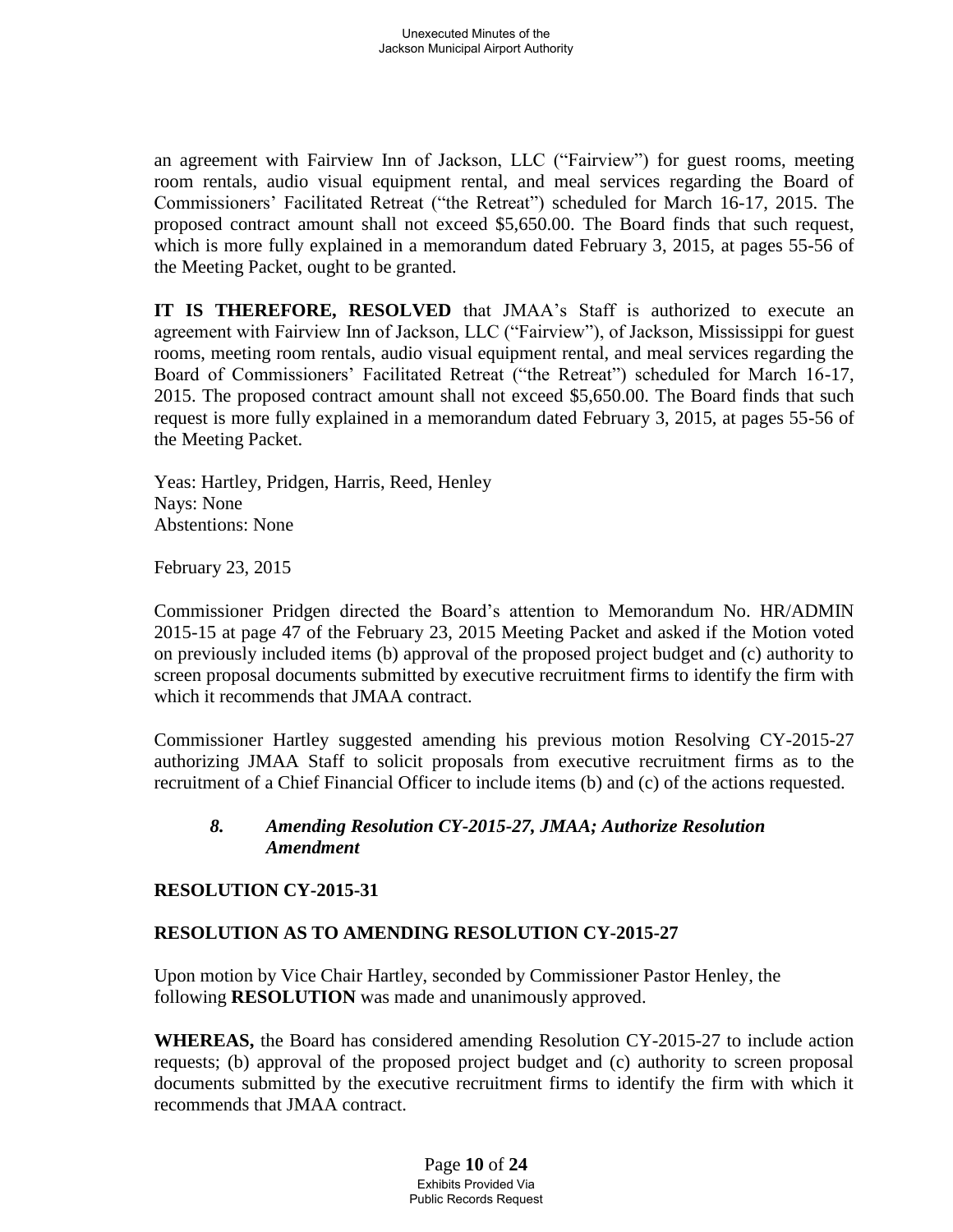**IT IS THEREFORE, RESOLVED** that Resolution CY-2015-27 be amended to include action requests seeking: (b) approval of the proposed project budget and (c) authority to screen proposal documents submitted by the executive recruitment firms to identify the firm with which it recommends that JMAA contract.

Yeas: Hartley, Pridgen, Harris, Reed, Henley Nays: None Abstentions: None

February 23, 2015

#### **C. Construction Projects**

None.

#### **D. Procurements**

*1. Interactive Employee Training, JMAA: Approve Sole Source Purchase (American Association of Airport Executives)………………………Page 57*

# **RESOLUTION CY-2015-32**

# **RESOLUTION APPROVING PURCHASE OF COMPUTER WORKSTATIONS AND SUPPORTING SOFTWARE.**

Upon motion by Commissioner Dr. Pridgen, seconded by Commissioner Reed, the following **RESOLUTION** was made and unanimously approved.

**WHEREAS**, the Board has considered and approved JMAA Staff's request for authorization to purchase four (4) Interactive Employee Training Learning Suites (IET-L) computer workstations and supporting software from the American Association of Airport Executives (AAAE), as a Sole-Source Purchase, in the amount of \$7,580.00. There is no commercially available substitute for this training equipment and program.

**IT IS THEREFORE RESOLVED**, that the Board hereby authorizes JMAA Staff to purchase four (4) Interactive Employee Training Learning Suites (IET-L) computer workstations and supporting software from the American Association of Airport Executives (AAAE), as a Sole-Source Purchase, in the amount of \$7,580.00. There is no commercially available substitute for this training equipment and program. The Board finds that such request, along with the noncompetitive purchase certificate, is more fully explained in a memorandum dated February 2, 2015, at pages 57-59 of the Meeting Packet.

 Yeas: Hartley, Pridgen, Harris, Reed, Henley Nays: None Abstentions: None

Page **11** of **24**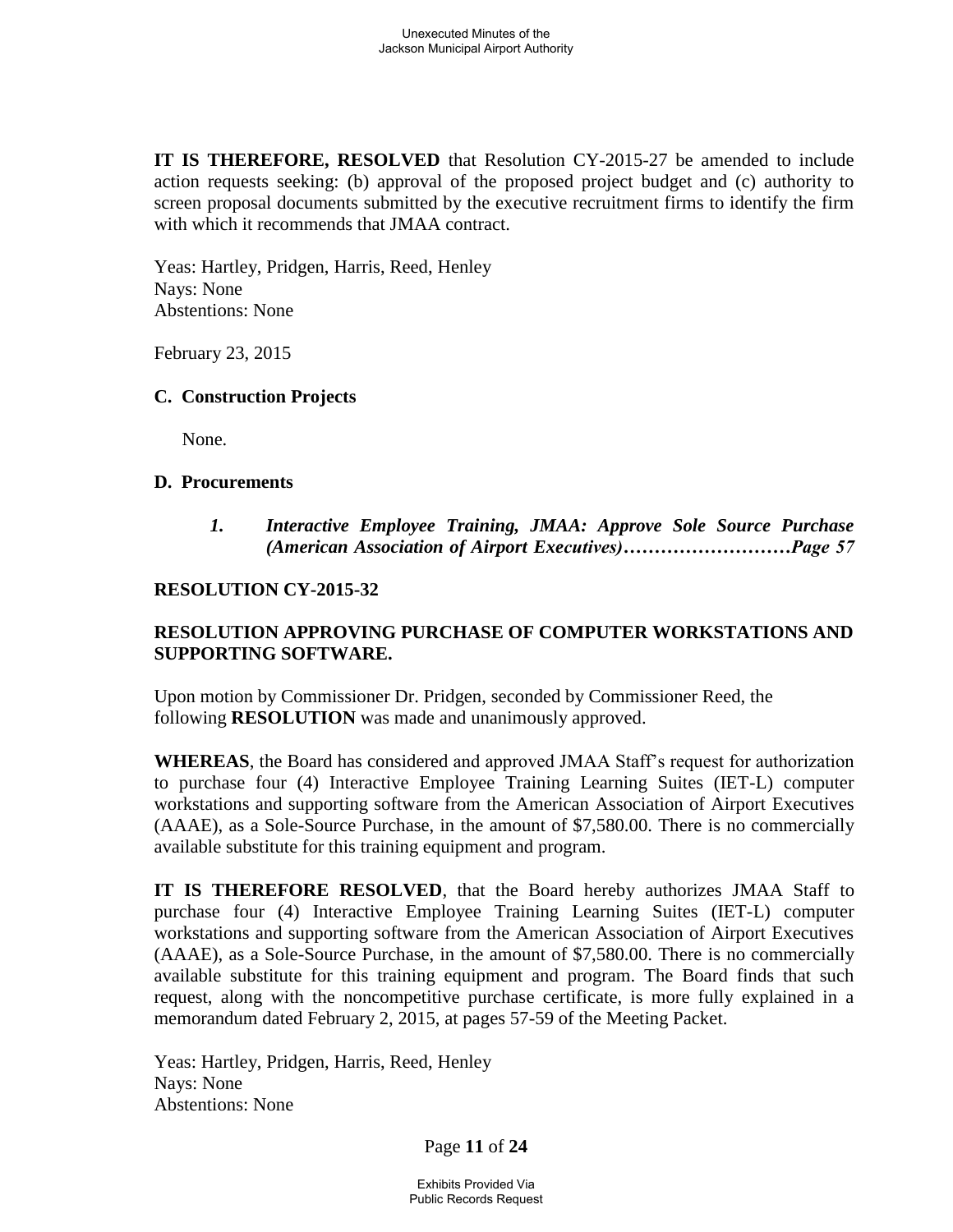February 23, 2015

#### **E. Grants**

None

### **F. Other Matters**

Ms. Wilson then directed the Board's attention to the following Agenda items and requests for the Board's approval.

 *1. 172d Mississippi Air National Guard (MANG), JAN: Approve Lease Extension………………………………………………………………Page 60*

# **RESOLUTION CY-2015-33**

# **RESOLUTION AS TO APPROVING LEASE EXTENTION WITH AIR NATIONAL GUARD.**

Upon Motion by Commissioner Reed, seconded by Commissioner Dr. Pridgen, the following **RESOLUTION** was made and unanimously approved.

**WHEREAS**, the Board has considered JMAA Staff's request for authority to amend the existing Lease Agreement, Lease No. DACA01-5-87-333 (the "Lease"), between the United Stated Government (the "Government") being represented by the 172d Civil Engineer Squadron of the Mississippi Air National Guard (MANG), and the Jackson Municipal Airport Authority (JMAA).

**IT IS THEREFORE, RESOLVED** that JMAA's Staff is authorized to amend the existing Lease Agreement, Lease No. DACA01-5-87-333 (the "Lease"), between the United States Government (the "Government") being represented by the 172d Civil Engineer Squadron of the Mississippi Air National Guard (MANG), and the Jackson Municipal Airport Authority (JMAA). The Board finds that such request is more fully explained in a memorandum dated February 2, 2015, at pages 60-62 of the Meeting Packet.

Yeas: Hartley, Pridgen, Harris, Reed, Henley Nays: None Abstentions: None

February 23, 2015

 *2. East Metro Corridor Segment 2 Funding, JMAA: Authorize Release of Funds……..........………………………………………………………Page 63*

**RESOLUTION-CY-2015-34**

Page **12** of **24** Exhibits Provided Via Public Records Request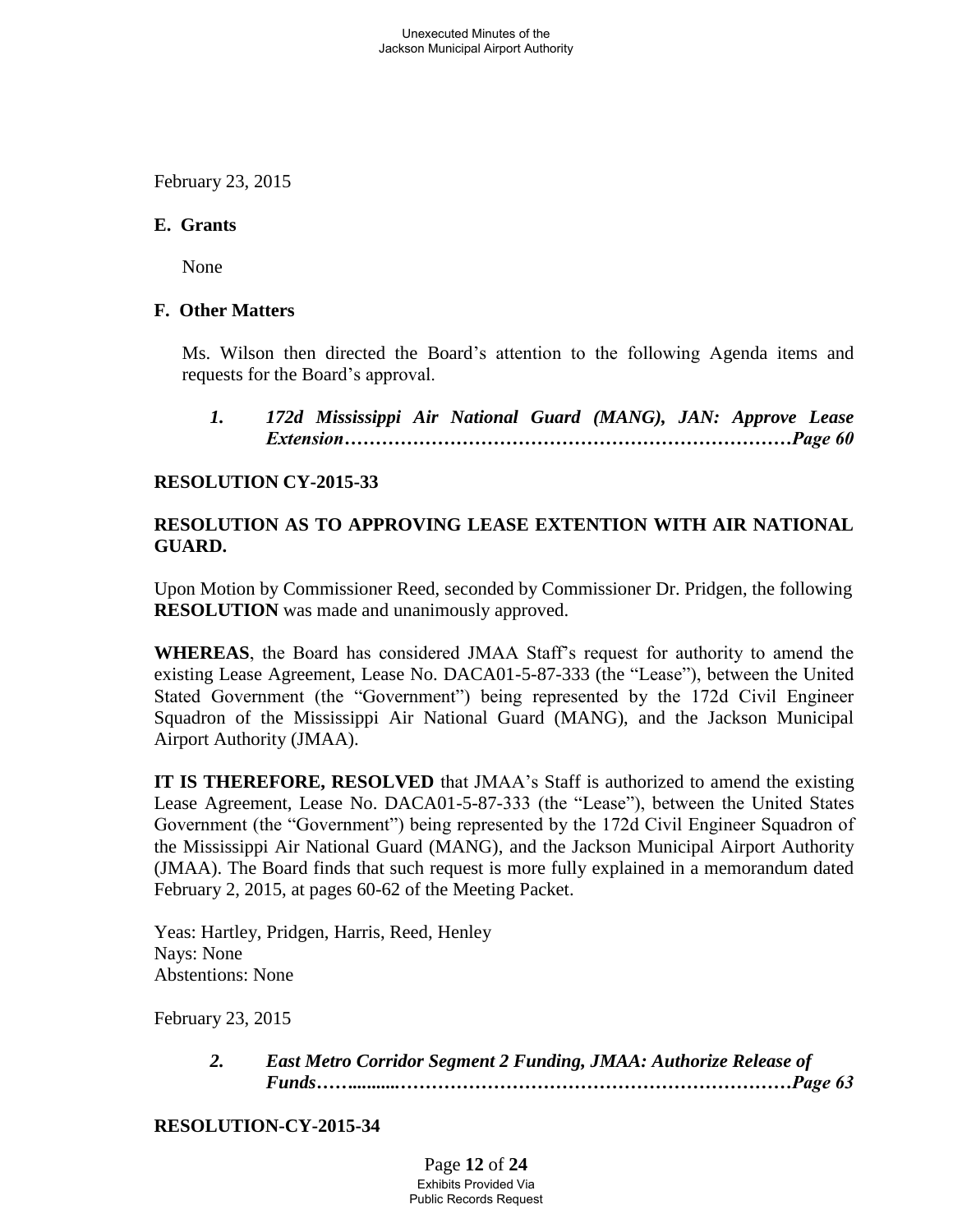# **RESOLUTION RE AUTHORITY TO RELEASE \$1,000,000 IN RESTRICTED FUNDS TO FLOWOOD, MS FOR SEGMENT 2 OF THE EAST METRO CORRIDOR.**

Upon Motion by Commissioner Pastor Henley, seconded by Commissioner Dr. Pridgen, the following **RESOLUTION** was made and unanimously approved.

**WHEREAS,** the Board has considered JMAA Staff's request for authority to release \$1,000,000 in restricted funds to the City of Flowood, the Lead Agency for the East Metro Corridor Commission, to support construction of Segment 2 of the East Metro Corridor, and said \$1,000,000 represents the amount of contribution agreed upon by the JMAA Board of Commissioners by Resolution CY 2013-67 adopted September 26, 2013. All construction paid for with JMAA funds will be performed on JMAA property.

**IT IS THEREFORE, RESOLVED** that JMAA's Staff is authorized to release \$1,000,000 in restricted funds to the City of Flowood, the Lead Agency for the East Metro Corridor Commission, to support construction of Segment 2 of the East Metro Corridor, and said \$1,000,000 represents the amount of contribution agreed upon by the JMAA Board of Commissioners by Resolution CY 2013-67, adopted September 26, 2013. All construction paid for with JMAA funds will be performed on JMAA property. The Board finds that such request is more fully explained in a memorandum and attached exhibit, dated February 2, 2015, at pages 63-64 of the Meeting Packet.

Yeas: Hartley, Pridgen, Harris, Reed, Henley Nays: None Abstentions: None

February 23, 2015

 *3. East Metro Corridor Segment 2, JMAA: Authorize Right-of-Way Permit………………………………………………………………….Page 63* 

#### **RESOLUTION-CY-2015-35**

# **RESOLUTION RE AUTHORITY TO EXECUTE PERMIT TO CENTERPOINT ENERGY FOR GAS PIPELINE RELOCATION.**

Upon Motion by Commissioner Pastor Henley, seconded by Vice Chair Hartley, the following **RESOLUTION** was made and unanimously approved.

**WHEREAS**, the Board has considered JMAA Staff's request for authority to execute a permit authorizing CenterPoint Energy to relocate an existing gas pipeline within the existing roadway Right of Way East Metro Corridor.

# Page **13** of **24**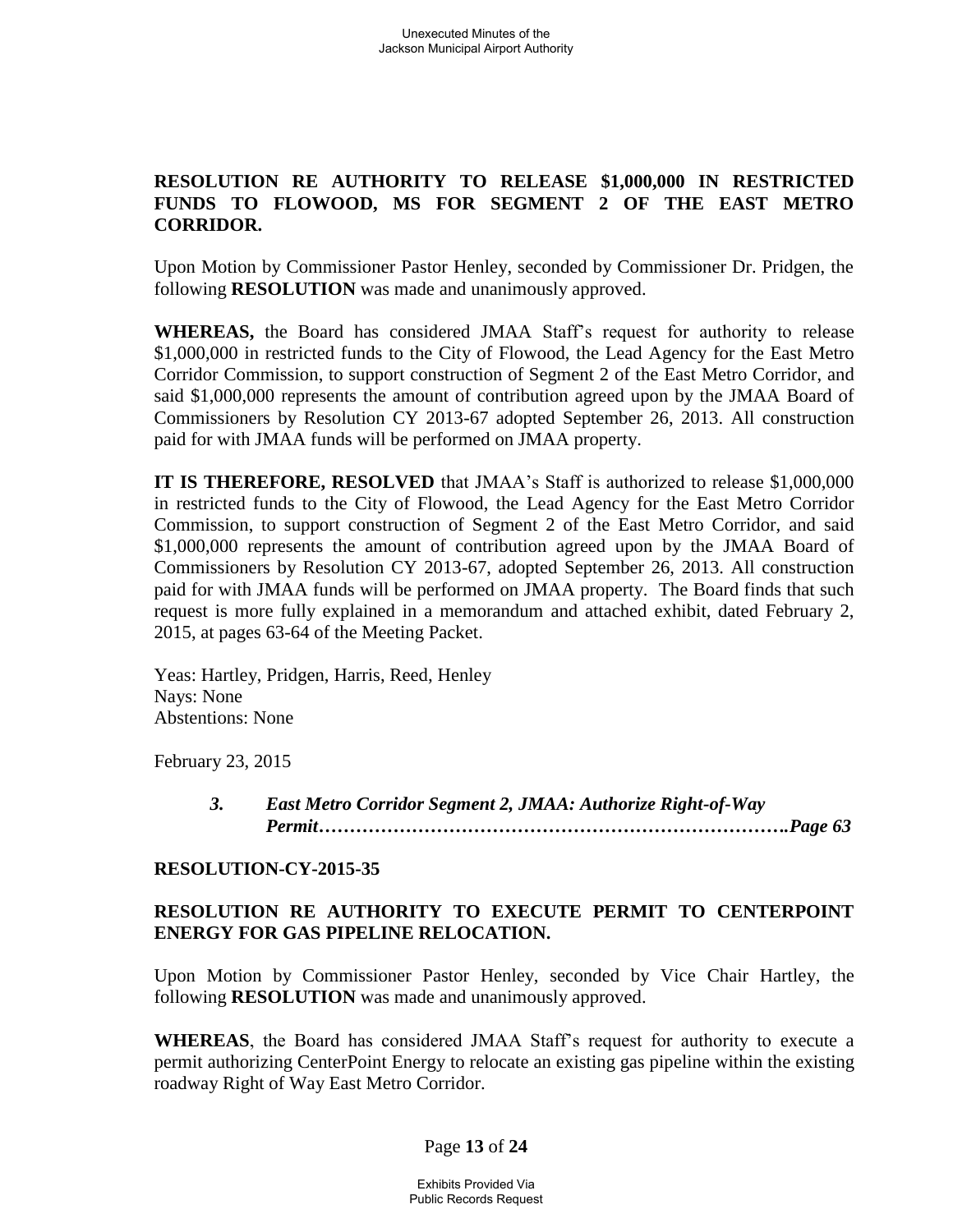**IT IS THEREFORE, RESOLVED** that JMAA's Staff is to execute a permit authorizing CenterPoint Energy to relocate an existing gas pipeline within the existing roadway Right of Way East Metro Corridor. The Board finds that such request is more fully explained in a memorandum and attached exhibit, dated February 2, 2015 at pages 65-66 of the Meeting Packet.

 Yeas: Hartley, Pridgen, Harris, Reed, Henley Nays: None Abstentions: None

February 23, 2015

# *4. Early Issues*

# *(a) Advertisements Supporting the 29th Annual Mardi Gras Ball (Exhibit Memorandum Attached to the 2-23-15 Board Meeting Minutes)*

Commissioner Pastor Henley stated that it is his understanding that JMAA's policy is not to advertise at events such as the 29th Annual Mardi Gras Ball February 7, 2015.

Chair Harris responded that the policy does not allow the purchase of tables at these types of events, but the policy does allow the purchase of promotional ads.

Commissioner Reed added that she was informed that unless it was an aviation event, the policy does not allow the purchase of promotional ads at the event.

Attorney Walker responded that if the advertisement promotes Jackson-Medgar Wiley Evers International Airport and the services it provides, then the advertisement can be purchased.

Chair Harris noted that the advertisement purchased for the event "29th Annual Mardi Gras Ball" did advertise the Jackson-Medgar Wiley Evers International Airport and its services.

Ms. Wilson commented that the purchase of advertisement is well within the Rules and Regulations promulgated by the Federal Aviation Administration.

The Board of Commissioners then requested to see the advertisement that was published supporting the 29<sup>th</sup> Annual Mardi Gras Ball, as well as additional ads listed on the Claim's Docket which were published in the Mississippi Link and the Jackson Advocate to ensure the advertisements complied with JMAA's policy.

Mr. Newman stated that, in the near future, he and Mr. Moore, Director of Marketing & Communications, will be presenting to the Board a policy that provides clarity as to which types of marketing purchases are allowed.

Commissioner Reed informed the Board that she is not against purchasing advertisements, but wants the policy to be applied equally and fairly "across the board."

> Page **14** of **24** Exhibits Provided Via Public Records Request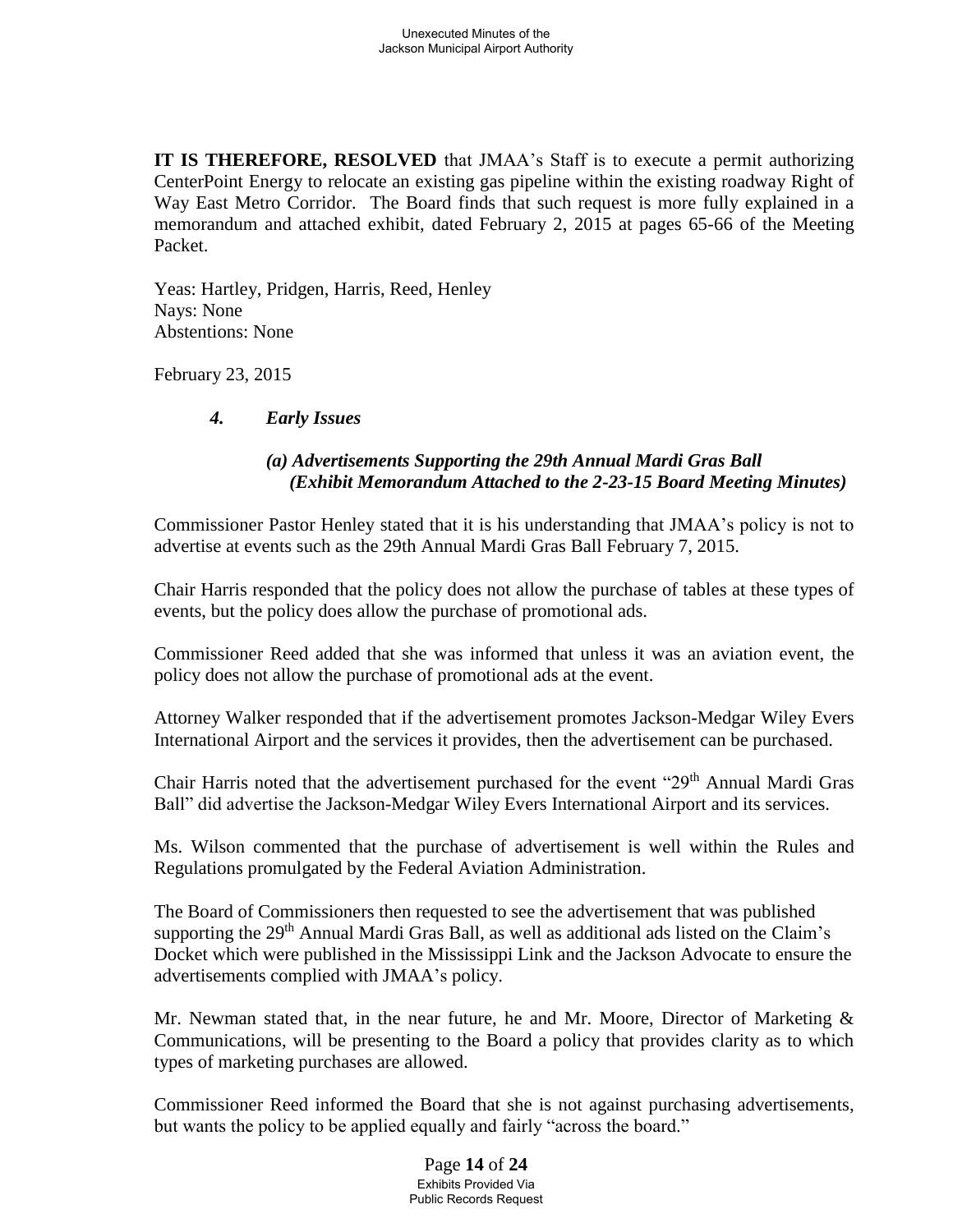Vice Chair Hartley asked that before the new policy is brought before the Board that it be properly vetted and in proper form to enable the Board to vote for or against the new policy at that time.

Chair Harris then announced that this item will be revisited later on the agenda after the advertisements have been located and the Board has reviewed them.

### *5. Board Travel*

# *(a) Chair Harris' ACI Scholarship Fund Committee Participation and Travel Approval, JMAA: Approve Participation and Travel (Exhibit Memorandum attached to the 2-23-15 Board Meeting Minutes)*

### **RESOLUTION CY-2015-36**

# **RESOLUTION APPROVING CHAIR HARRIS' PARTICIPATION IN THE AIRPORTS COUNCIL INTERNATIONAL'S SCHOLARSHIP FUND COMMITTEE.**

Upon motion by Commissioner Pastor Henley, seconded by Vice Chair Hartley, the following **RESOLUTION** was made and unanimously approved.

**WHEREAS**, LaWanda Harris, Chair of the Board of Commissioners for the Jackson Municipal Airport Authority was invited by the Airports Council International-North America (ACI-NA) to serve on the Scholarship Fund Committee; and

**WHEREAS**, the ACI-NA represents local, regional, and state governing bodies that own and operate commercial airports in the United States and Canada, and ACI-NA's mission is to advocate policies and provide services that strengthen the ability of commercial airports to serve their passengers, customers and communities ; and

**WHEREAS**, the Board has considered Chair Harris' request to serve on the Airports Council International-North America's Scholarship Fund Committee and believes that her serving in this capacity will provide insight and knowledge to JMAA as to aviation matters as well as enhance her ability to spread knowledge about aviation throughout the community in the Jackson, MS area to ensure that qualified individuals in the future are getting involved in the aviation industry; and

**WHEREAS**, the Board has considered the benefits which will accrue to the Authority from attendance by Chair Harris at the three required ACI-NA's Scholarship Fund Committee meetings; and

**WHEREAS**, the Board recommends, approves and authorizes the travel, lodging and related expenses for Chair Harris to attend and participate in the three meetings of the ACI-NA's Scholarship Fund Committee for the reasons cited above; and

#### Page **15** of **24**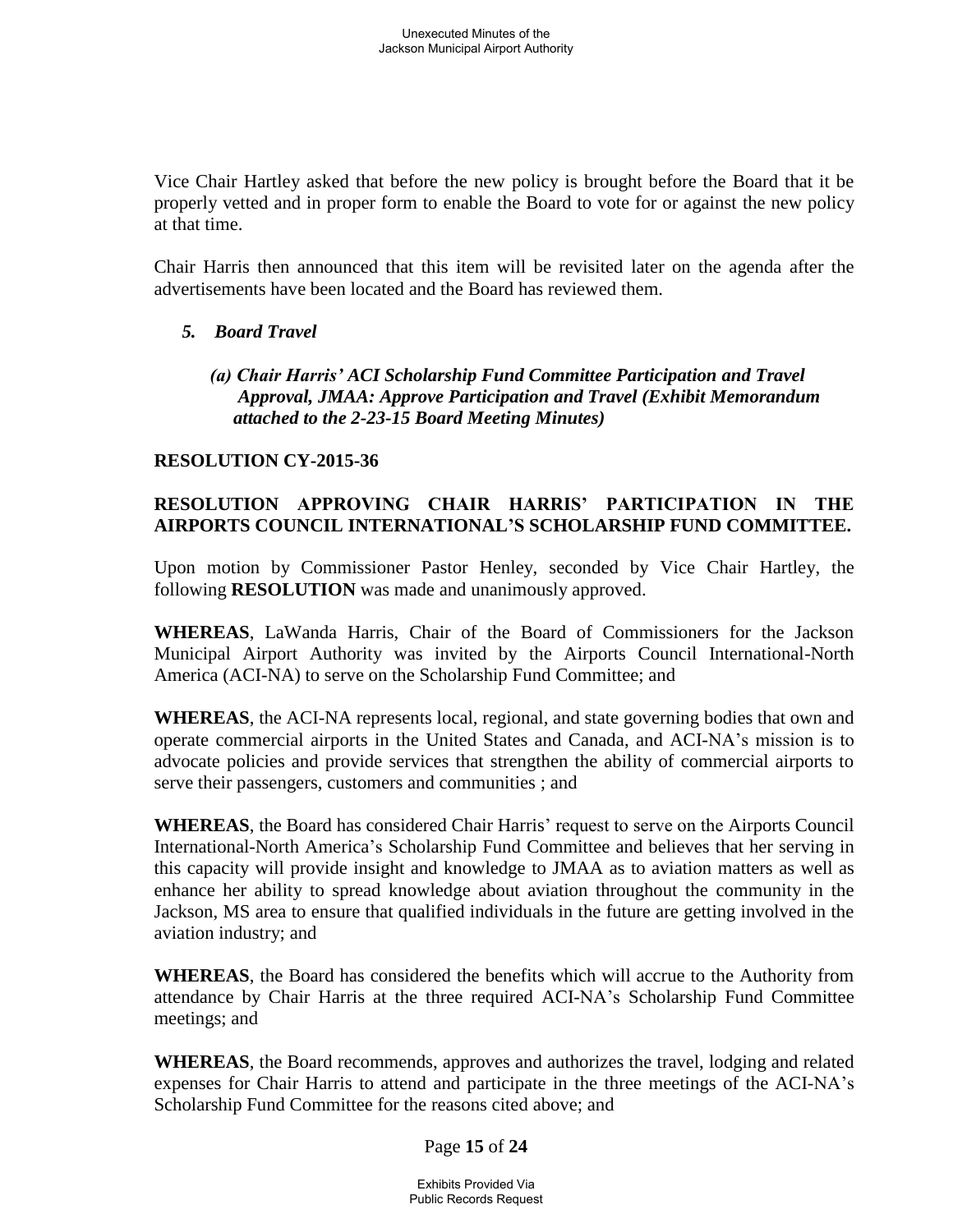**IT IS THEREFORE, RESOLVED** that the Board hereby (i) supports and approves that Chair Harris become a member of the ACI-NA's Scholarship Fund Committee**,** (ii) finds and determines that participation by Chair Harris in the three ACI-NA's Scholarship Fund Committee meetings will be extremely beneficial to the Authority for the reasons cited above, and (ii) approves and authorizes payment and reimbursement for travel, lodging and related expenses for Chair Harris to attend and participate in three ACI-NA's Scholarship Fund Committee meetings, in accordance with the Travel Policy of JMAA's Commissioners.

Yeas: Hartley, Pridgen, Harris, Reed, Henley Nays: None Abstentions: None

February 23, 2015

Vice Chair Hartley then stated that he has been working with Mr. Newman on an issue tracking system entitled "Commissioner's Special Interest Items" that will be available for the Board to remain in communication with staff and updated on JMAA issues.

Mr. Newman added that the system will be airtight by the March 23, 2015 Monthly Board Meeting.

A member of the JMAA Staff then brought to the Board the purchased advertisements, as requested earlier, and the Board then reviewed them.

Commissioner Pastor Henley asked the reason the process of requesting payment for the advertisement purchase was brought forth as an early issue at the February 23, 2015 Board Meeting when the purchase order request was signed on January 12, 2015, approved by the procurement specialist on January 14, 2015 and the invoice was received on January 14, 2015.

Ms. Wilson informed the Board that until "proof of publication" is presented to JMAA payment cannot be authorized for the advertising purchase. The "proof of publication" was missing from the file and not received until the Docket was closed. Staff does not authorize payment until proof of the services being rendered is received, and in this instance that occurred when the "proof of publication" was provided.

Next, Chair Harris directed the Board's attention back to "Early Issues," and the Board considered the Early Issue advertisement payment.

Commissioner Pastor Henley then directed the Board's attention to the advertisement which was the basis for the early issue payment request and asked why the advertisement appeared to be on page 3 and JMAA paid for the back page cover. Additionally, Commissioner Pastor Henley asked if JMAA's advertisement did appear on the back cover.

Gene Moore, Director of Marketing and Communications, informed the Board that the

Page **16** of **24** Exhibits Provided Via Public Records Request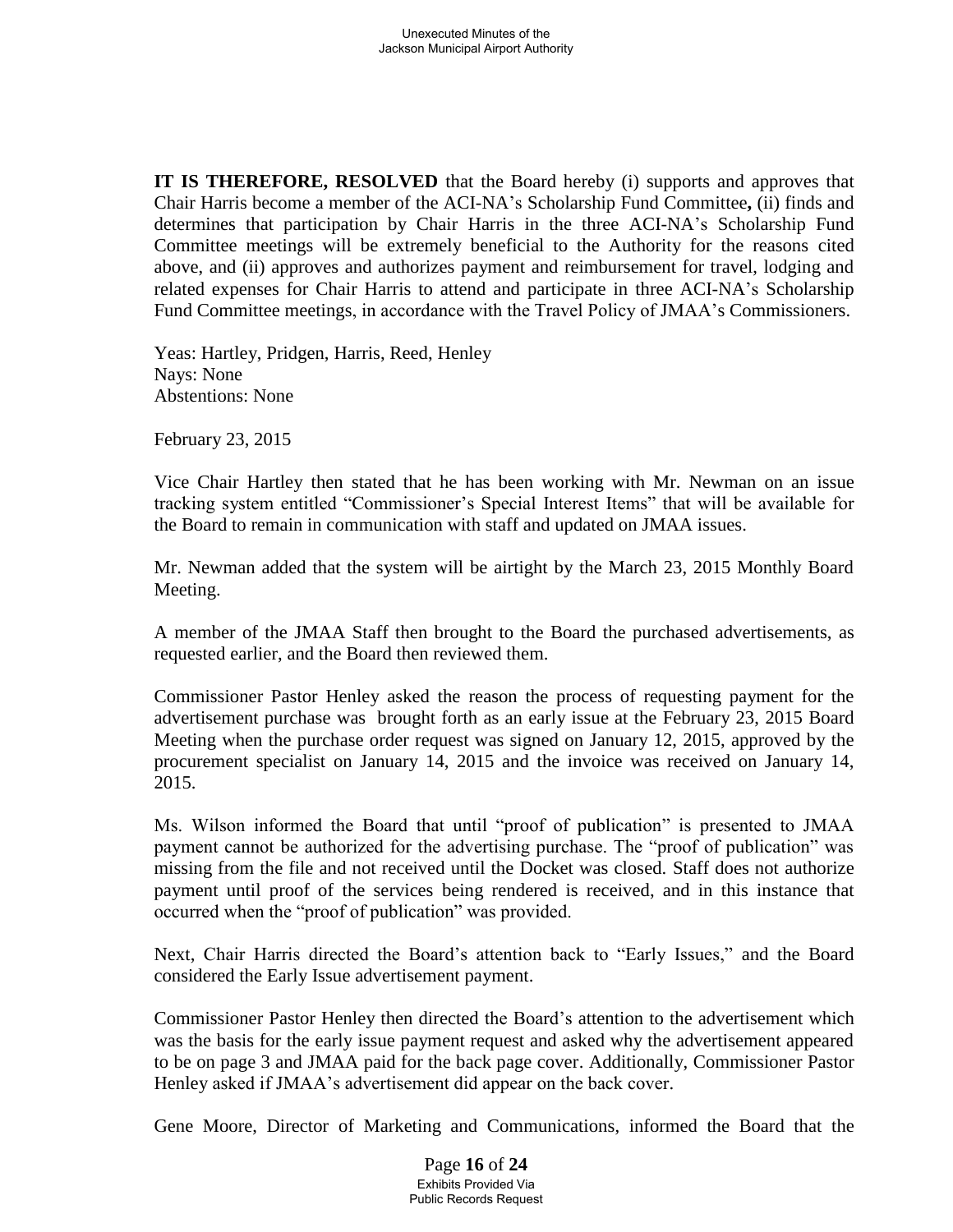advertisement did appear on the back cover.

### **RESOLUTION CY-2015-37**

# **RESOLUTION AS TO AUTHORIZING FEBRUARY 2015 EARLY ISSUE PAYMENT: \$220.00 TO FATHER LAWRENCE B. WATTS, KNIGHTS OF PETER CLAVER.**

Upon motion by Vice Chair Hartley, seconded by Commissioner Dr. Pridgen, the following **RESOLUTION** was made and unanimously approved.

**WHEREAS,** the Board has considered the request of JMAA's staff for authority to provide payment of \$220.00 to Father Lawrence B. Watts, Knights of Peter Claver, for the purchase of an Advertisement supporting the 29<sup>th</sup> Annual Mardi Gras Ball, February 7, 2015. The Board finds that such request, which is more fully explained in a memorandum dated February 23, 2015, attached as an exhibit to the February 23, 2015, Board Meeting Minutes, as Memorandum No. Finance 2015-21, ought to be granted.

**IT IS THEREFORE, RESOLVED** that JMAA's Staff is authorized to provide payment of \$220.00 to Father Lawrence B. Watts, Knights of Peter Claver, for the purchase of an Advertisement supporting the 29th Annual Mardi Gras Ball, February 7, 2015. The Board finds that such request is more fully explained in a memorandum dated February 23, 2015, attached as an exhibit to the February 23, 2015, Board Meeting Minutes, as Memorandum No. Finance 2015-21.

Yeas: Hartley, Pridgen, Harris, Reed, Henley Nays: None Abstentions: None

February 23, 2015

#### **G. New Business**

#### *1. Proposed Amendment*

#### *(a) Proposed Amendment to: Signatory Authority Policies & Procedures, Policy #:1-400, JMAA: Approve Amendment*

Commissioner Henley commented that he will be voting against the policy amendment as he believes that it is an abdication of the fiduciary duties of the Board of Commissioners.

Vice Chair Hartley then commented that he will be voting for the policy as he does not want to limit the CEO; however, the authority should be used only on those rare occasions where it is absolutely necessary. He added that although the Board gives this authority, the authority should be used with discretion.

#### Page **17** of **24**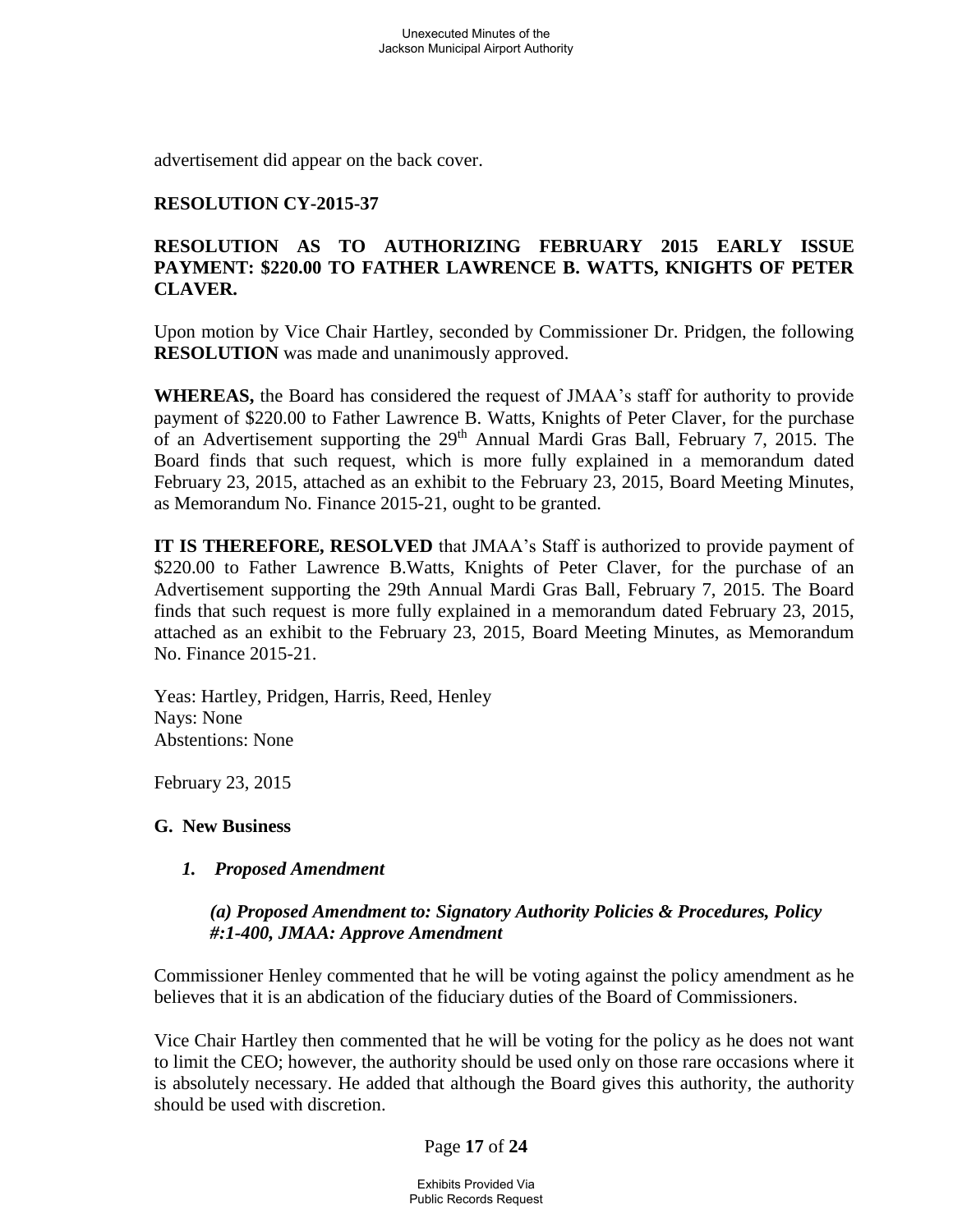Chair Harris commented that she believed the amendment is a worthy policy, as this authority being provided to the CEO is standard "across the board" for airports the size of the Jackson-Medgar Wiley Evers International Airport, and it is within state guidelines. As such, she is for the policy amendment.

Commissioner Dr. Pridgen commented that she supports the policy amendment because the airport is a multi-million dollar operation that needs to continue to grow, and that the amendment does not alleviate the fiduciary responsibilities of the Board of Commissioners. She further stated that there are checks and balances and she is comfortable with moving forward bringing the policy into the twenty-first century.

Commissioner Pastor Henley then responded that the authority being given to the JMAA's CEO is not standard "across the board." This is because his review of other airport's authority policies revealed that \$25,000 was the authority limit given to the CEO at Phoenix Sky Harbor.

Chair Harris then clarified what she meant by "across the board" by stating that she meant all CEO's have the authority being given to the JMAA CEO and that it is up to the Board to determine the amount of the authority given.

Commissioner Reed then added that she is in agreement with the policy, has confidence in the CEO and believes he will make good decisions for the Airport.

# **RESOLUTION CY-2015-38**

# **RESOLUTION APPROVING AMENDMENT TO SIGNATORY AUTHORITIES POLICIES & PROCEDURES- POLICY # 1-400, ADOPTED: 1/23/2012.**

Upon motion by Commissioner Dr. Pridgen, seconded by Vice Chair Hartley, the following **RESOLUTION** was made and adopted by a majority vote (4-1-0) of all Commissioners.

**WHEREAS,** the Board has considered the motion seeking to amend the Signatory Authorities Policies & Procedures, Policy # 1-400, Adopted: 1/23/2012 as follows:

By adding after Section 1.2, Section 1.3 which shall read as follows:

 1.3 The Board of Commissioners delegates to the CEO the authority to enter into contracts for services, professional and non-professional, in a gross amount not to exceed Fifty Thousand Dollars (\$50,000.00), without prior approval of the Board of Commissioners. At the first meeting of the Board of Commissioners following the CEO entering a contract for services, without prior approval of the Board of Commissioners, the CEO shall report to the Board of Commissioners the essential terms of said contract for services and those essential terms shall be placed on the Minutes of the Jackson Municipal Airport Authority.

> Page **18** of **24** Exhibits Provided Via Public Records Request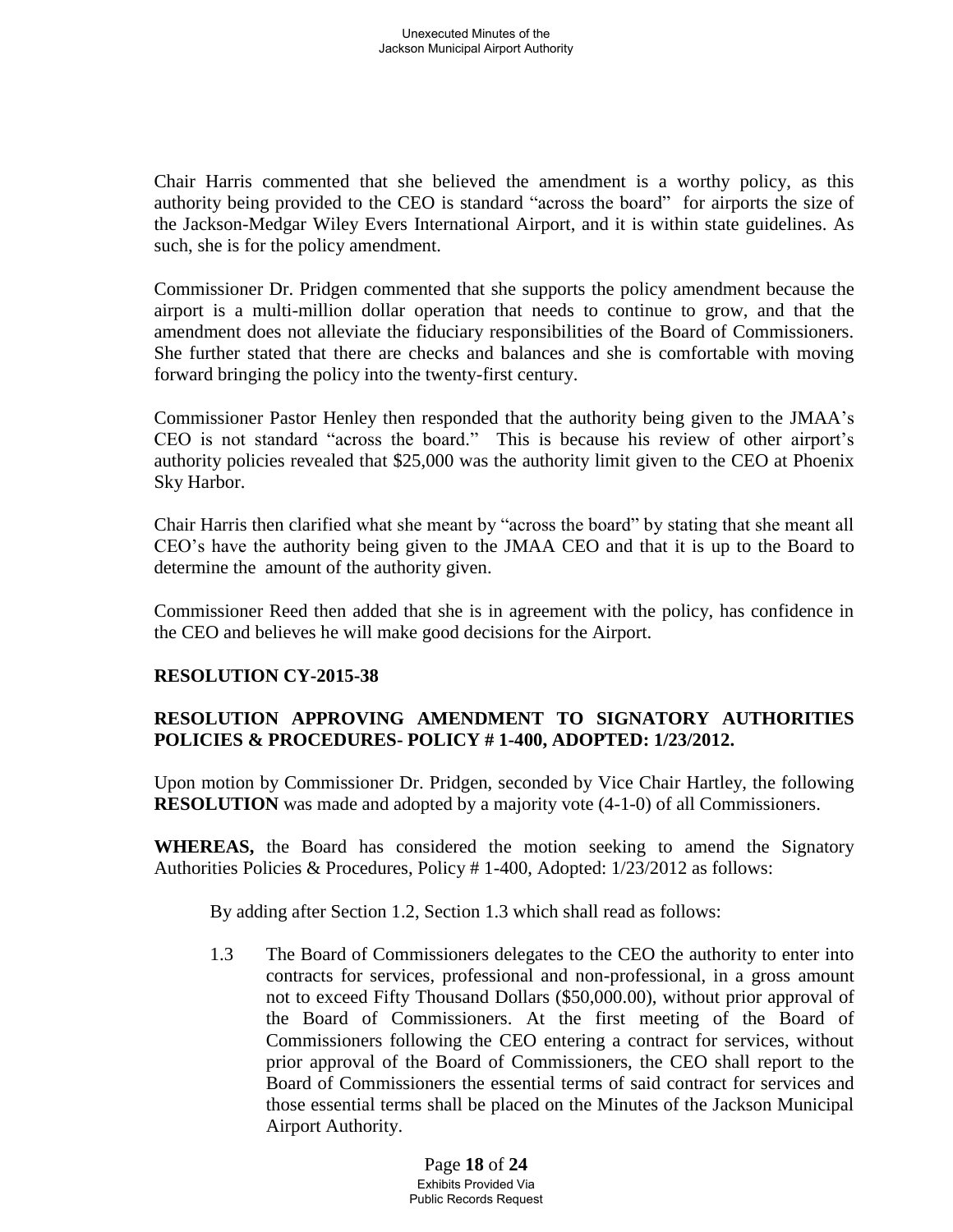**IT IS THEREFORE, RESOLVED** that the Signatory Authorities Policies & Procedures, Policy # 1-400, Adopted: 1/23/2012 is amended as follows:

By adding after Section 1.2, Section 1.3 which shall read as follows:

 1.3 The Board of Commissioners delegates to the CEO the authority to enter into contracts for services, professional and non-professional, in a gross amount not to exceed Fifty Thousand Dollars (\$50,000.00), without prior approval of the Board of Commissioners. At the first meeting of the Board of Commissioners following the CEO entering a contract for services, without prior approval of the Board of Commissioners, the CEO shall report to the Board of Commissioners the essential terms of said contract for services and those essential terms shall be placed on the Minutes of the Jackson Municipal Airport Authority.

Yeas: Hartley, Pridgen, Harris, Reed Nays: Henley Abstentions: None

February 23, 2015

Mr. Newman, CEO, said that it is his desire and commitment that each process that JMAA goes through is going to be one that is open and transparent. He states that multiple entities and firms will have an opportunity to participate and that he does not take fairness of the process lightly. In the event something should occur where a contract has to be executed without prior Board authority, he will reach out to each Commissioner individually to keep them informed.

#### **OPEN SESSION**

Chair Harris noted that it is necessary for the Board to enter closed session to determine if an Executive Session was appropriate and that she would entertain a motion to do such. Vice Chair Hartley then moved that the Board go into a Closed Session to discuss whether to go into an Executive Session to consider several matters and Commissioner Dr. Pridgen seconded the motion.

The Board by a vote of 5-0 resolved that the session be closed. Chair Harris asked all, except Mr. Carl D. Newman, CEO (telephonically), Ms. Bonnie Wilson, COO, attorneys from Walker Group, PC and The May Law Firm, to leave the room.

All present with the exceptions noted were directed to vacate the room; this was done.

The Board went into Closed Session at 5:04 pm.

Page **19** of **24**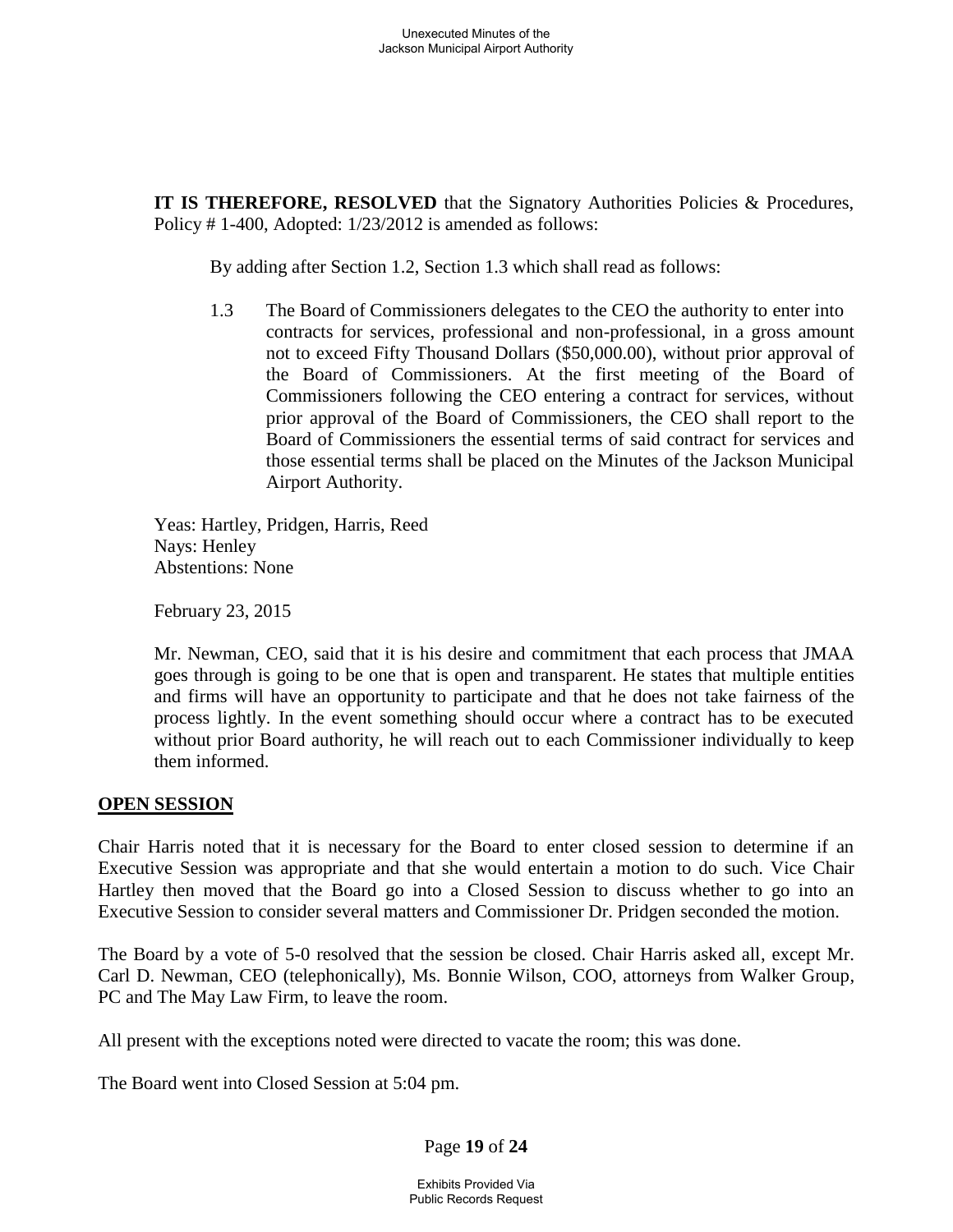# **CLOSED SESSION**

Commissioner Dr. Pridgen then moved that the Board enter into Executive Session to discuss potential litigation matters. Commissioner Reed seconded the motion to enter Executive Session and the Commissioners voted 5-0 to enter Executive Session for the stated purposes.

The Closed Session ended at 5:14 pm.

# **OPEN SESSION**

Chair Harris then invited all persons outside the room to re-enter, some did.

Chair Harris then stated in open session that the Board during Closed Session voted to enter into Executive Session to consider potential litigation matters.

Chair Harris asked all present, with the exception of Mr. Carl D. Newman, CEO (telephonically), Ms. Bonnie Wilson, COO, attorneys from Walker Group, PC and The May Law Firm, to leave the room.

The Board went into Executive Session at 5:15 pm.

### **EXECUTIVE SESSION**

During the Executive Session, the Board discussed matters as to three potential litigation issues after which the board resolved the following:

# **RESOLUTION CY-2015-39**

# **RESOLUTION TO SETTLE CLAIM OF TEMPSTAFF, INC. FOR THE AMOUNT OF \$11,040.92**

Upon motion by Commissioner Pastor Henley, seconded by Commissioner Reed, the following **RESOLUTION** was made and unanimously approved.

**WHEREAS,** the Board made the following findings of fact:

- 1. The services identified in the invoices, attached to the February 19, 2015 letter of Carolyn Boteler, are the type of services that JMAA normally secures in the usual and regular course of JMAA's business. The letter of Carolyn Boteler is attached as an Exhibit to the February 23, 2015 Regular Monthly Meeting Minutes.
- 2. Ms. Rhonda Knight, Director of Human Resources and Administration of JMAA, certified to the Board that the services identified in the invoices were actually performed and the prices charged for those services are in line with the customary and usual charges for services

Page **20** of **24** Exhibits Provided Via Public Records Request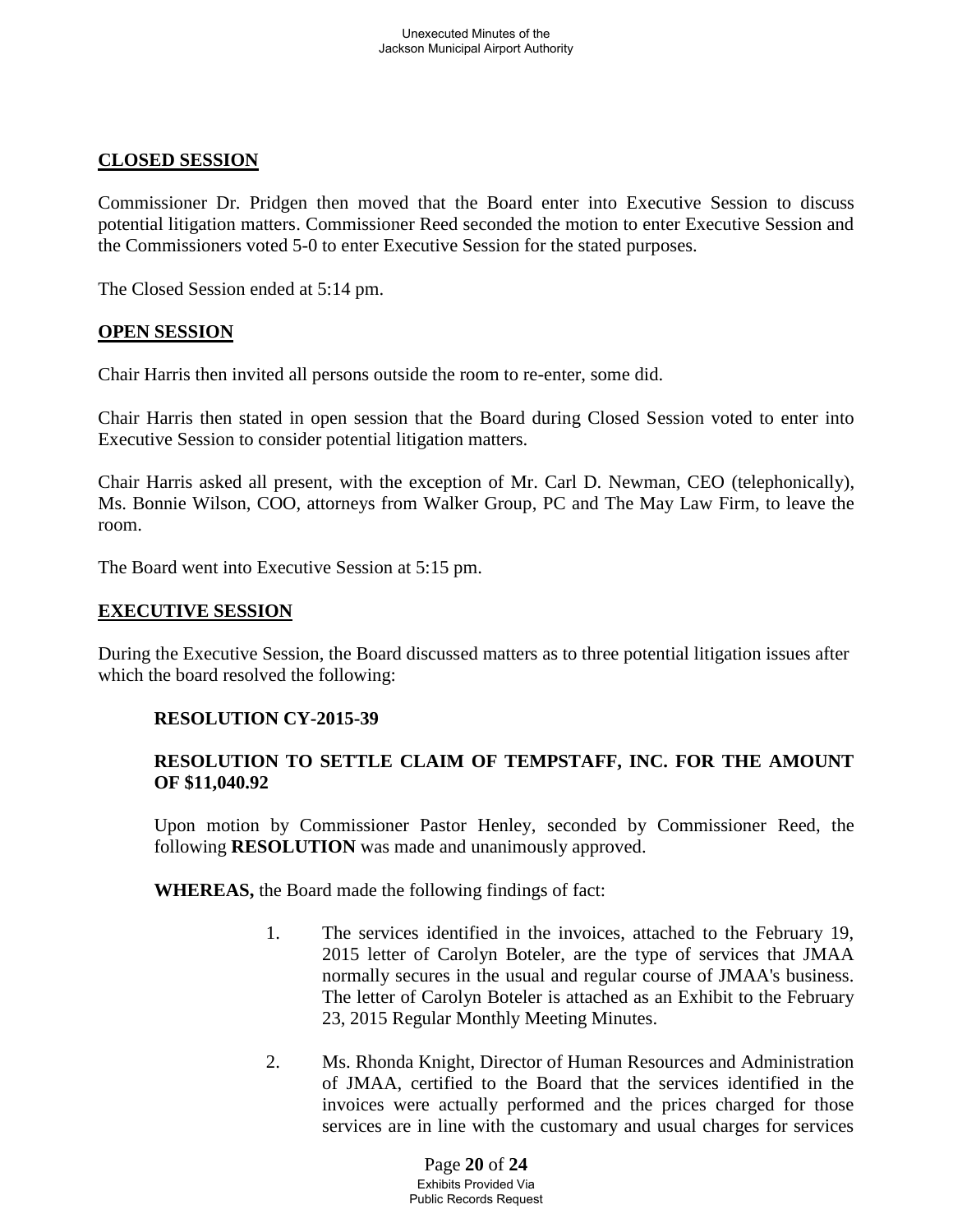of the type identified in the invoices.

 3. The claim of TempStaff, Inc., set forth in its letter, is meritorious and should be settled by paying the amount of the invoices identified in the letter in order to avoid a lawsuit and thereby incur additional expenses and costs.

**WHEREAS**, the Board has further considered the motion based on those finding of facts and pursuant to Miss Code Annotated Section 25-1-47(2) that JMAA settle the claim of TempStaff, Inc. by paying to TempStaff \$11,040.92, the gross amount of the invoices attached to the February 19, 2015 letter of Carolyn Boteler.

**IT IS THEREFORE, RESOLVED** that JMAA's Staff is authorized, based on above listed fact findings and pursuant to Miss Code Annotated Section 25-1-47(2), to settle the claim of TempStaff, Inc. by paying to TempStaff \$11,040.92, the gross amount of the invoices attached to the February 19, 2015, letter of Carolyn Boteler.

 Yeas: Hartley, Pridgen, Harris, Reed, Henley Nays: None Abstentions: None

February 23, 2015

# **RESOLUTION CY-2015-40**

# **RESOLUTION TO RATIFY THE CONTRACT OF YOLANDA MCELROY, D/B/A MCELROY LOGISTICS IN THE AMOUNT OF \$15,000.00 AND APPROVE PAYMENT**

Upon motion by Commissioner Dr. Pridgen, seconded by Vice Chair Hartley, the following **RESOLUTION** was made and adopted by a majority vote (3-2-0) of all Commissioners.

**WHEREAS,** On January 8, 2015, Ms. Bonnie Wilson, Chief Operating Officer, on behalf of Mr. Carl D. Newman, Chief Executive Officer, executed on behalf of Jackson Municipal Airport Authority (JMAA), a contract with Yolanda McElroy, d\b\a McElroy LOGISTICS ("the contract") pursuant to the advice of John L. Walker Esquire, General Counsel, based upon his then belief that the then existing Signatory Authority Policy and Procedure 1-400, adopted January 23, 2012 authorized JMAA's CEO to sign contracts for services of any type in an amount not exceeding \$50,000.00; and

**WHEREAS,** JMAA staff has verified that the services identified in the contract and the February 6, 2015 invoice of McElroy LOGISTICS ("invoice") were actually performed in accordance with the contract; and

**WHEREAS,** the Board of Commissioners during its February 23, 2015 amended JMAA's

Page **21** of **24**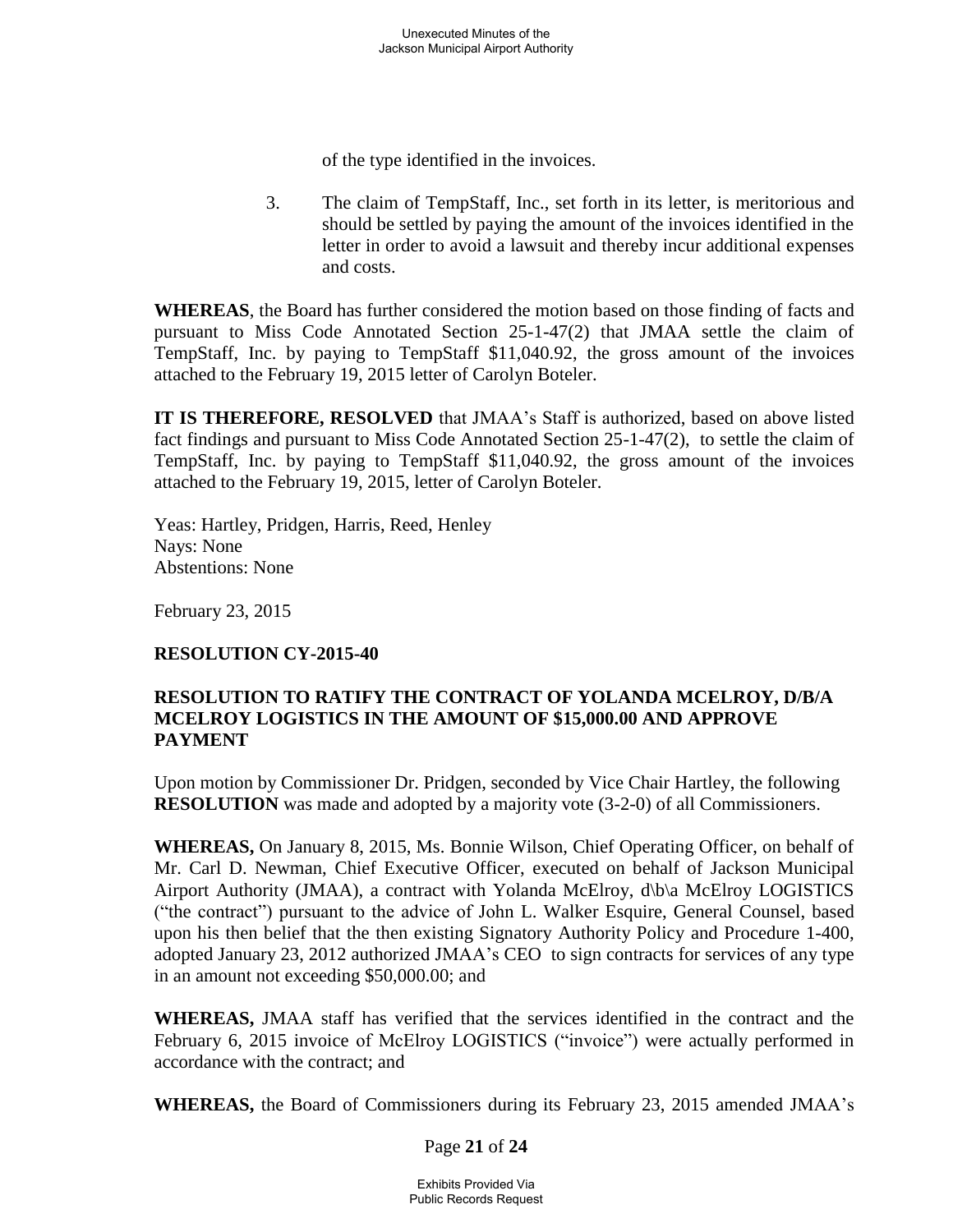Signatory Authority Policies Procedures #1-400 to authorize JMAA's CEO to execute contract of services in an amount not exceeding \$50,000.00; and

**WHEREAS,** there exists an Attorney General opinion that holds that a school board may ratify a contract which was not initially authorized by the school board; and

**IT IS THEREFORE**, **RESOLVED** that the Board ratifies the contract and authorizes JMAA's staff to pay the February 6, 2015 invoice.

Yeas: Hartley, Pridgen, Harris Nays: Reed, Henley Abstentions: None

February 23, 2015

Upon motion by Commissioner Pastor Henley, seconded by Commissioner Reed and unanimous approval, the Executive Session was ended at 6:05 pm.

### **OPEN SESSION**

All persons outside the room were invited to rejoin the meeting in open session; some persons present outside the room re-entered.

Chair Harris announced that the meeting was once again open. Chair Harris then announced that during Executive Session the Board discussed matters regarding three (3) potential litigation issues and; (a) took no action on one issue, (b) voted to approve payment to TempStaff and announced the votes regarding the Resolution and amounts paid as to Resolution CY-2015-39 and (c) voted to approve payment to McElroy Logistics and announced the votes regarding the Resolution and amounts paid as to Resolution CY-2015-40.

The Board then addressed the Claims Docket, January 2015.

# **RESOLUTION CY-2015-41**

# **RESOLUTION APPROVING EARLY ISSUE PAYMENTS ADDED TO THE CLAIM DOCKET**

Upon motion by Commissioner Pastor Henley, seconded by Commissioner Reed, the following **RESOLUTION** was made and unanimously approved.

**WHEREAS,** the Board of Commissioners (the "Board") of the Jackson Municipal Airport Authority (the "Authority") has reviewed and considered adding early issue payments to TempStaff, Inc. and Father Lawrence B. Watts, Knights of Peter Claver, to the Authority's Claims Docket ("Claims") for the month of January 2015.

**IT IS THEREFORE, RESOLVED** that the Board hereby authorizes adding early issue

Page **22** of **24** Exhibits Provided Via Public Records Request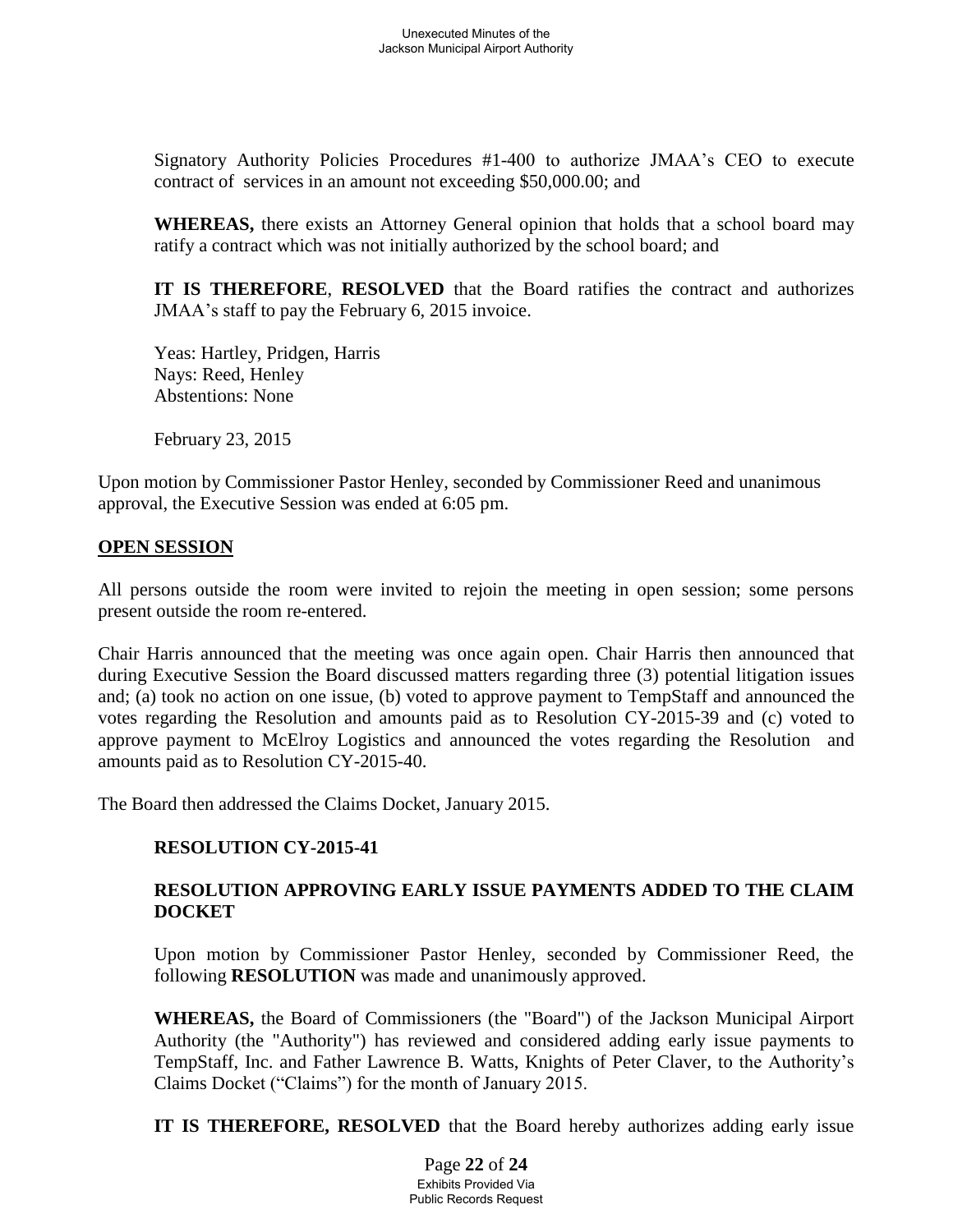payments to TempStaff, Inc. and Father Lawrence B. Watts, Knights of Peter Claver, to the Authority's Claims Docket ("Claims") for the month of January 2015.

Yeas: Hartley, Pridgen, Harris, Reed, Henley Nays: None Abstentions: None

February 23, 2015

Commissioner Pastor Henley announced that he voted for all Claims Docket items except Claim #90069 to Yolanda McElroy.

Commissioner Reed announced that she voted for all Claims Docket items except Claim #90069 to Yolanda McElroy.

### **RESOLUTION CY-2015-42**

### **RESOLUTION APPROVING CLAIMS DOCKET**

Upon motion by Commissioner Dr. Pridgen, seconded by Vice Chair Hartley, the following **RESOLUTION** was made and approved by a unanimous vote of all Commissioners as to items on the Claims Docket except Claim #90069. As to Claim #90069, said claim was approved by majority vote (3-2-0) of all Commissioners.

**WHEREAS**, the Board of Commissioners (the "Board") of the Jackson Municipal Airport Authority (the "Authority") has reviewed and considered the Authority's Claims Docket ("Claims") for the month and period ending January 31, 2015, which were included in the Packet, pages 33-38, and was distributed to the Board prior to the February 23, 2015, Regular Meeting of the Board, and the additional early issue payments to TempStaff, Inc. and Father Lawrence B. Watts, Knights of Peter Claver.

**IT IS THEREFORE, RESOLVED** that the Board hereby authorizes payment of the Claims in the amount of \$762,925.00 (the total of all claims on the Claims Docket other than claim # 90069, in the amount of \$15,000.00 as to Yolanda McElroy), along with the additional early issue payments of \$11,040.92 to TempStaff, Inc. and \$220.00 to Father Lawrence B. Watts, Knights of Peter Claver.

 Yeas: Hartley, Pridgen, Harris, Reed, Henley Nays: None Abstentions: None

**IT IS FURTHER RESOLVED**, that the Board hereby authorizes payment of claim # 90069 as to Yolanda McElroy in the amount of \$15,000.00.

Page **23** of **24**